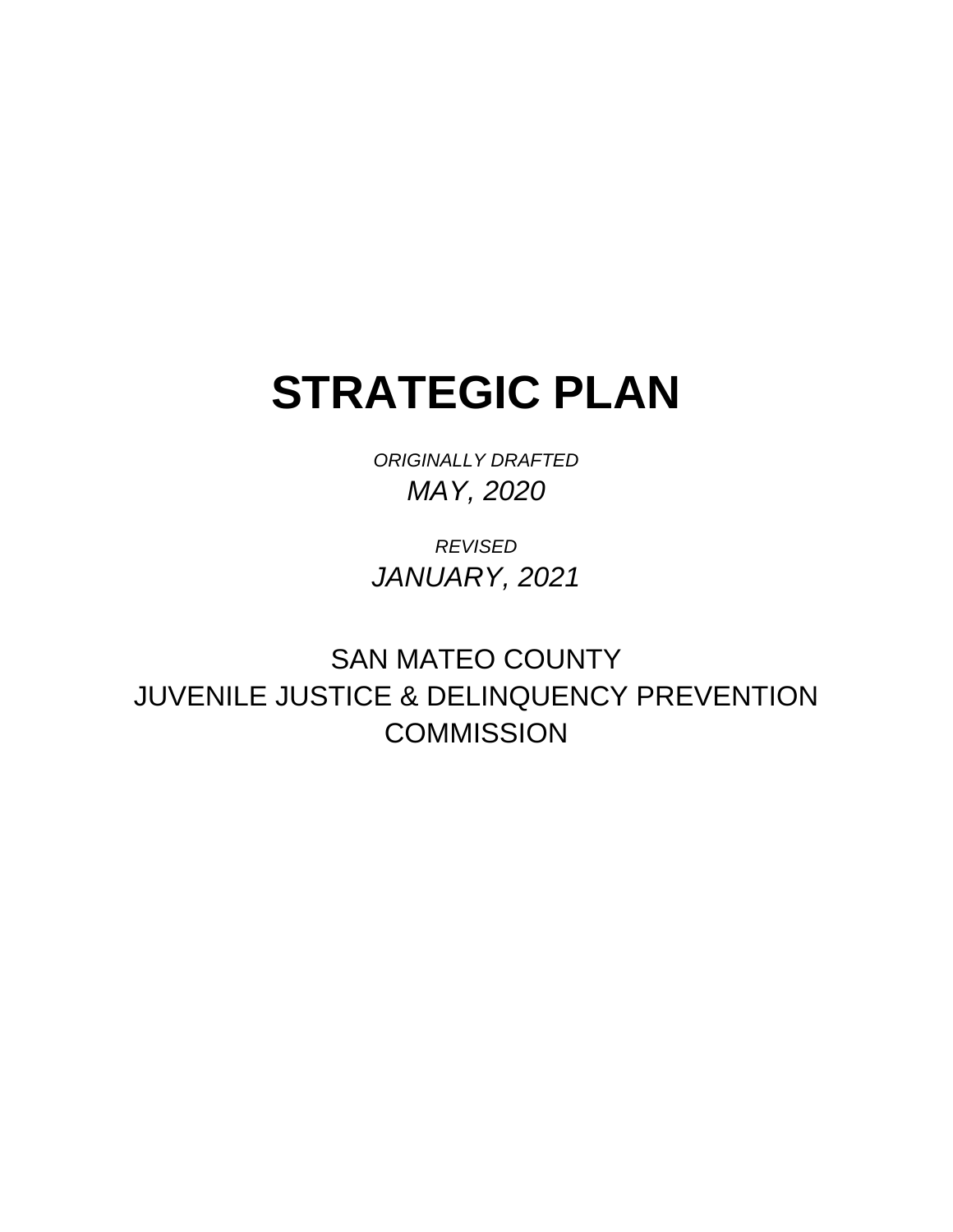### **TABLE OF CONTENTS**

| <b>Introduction</b>                  | $\overline{2}$  |
|--------------------------------------|-----------------|
| <b>What is Strategic Planning?</b>   | 4               |
| <b>Our Process</b>                   | 4               |
| <b>Interviews</b>                    | $\overline{7}$  |
| <b>External Research</b>             | 9               |
| <b>Mission Statement</b>             | 10 <sup>°</sup> |
| <b>Our New Aspirations</b>           | 11              |
| 2021 Projects                        | 15              |
| Appendix A: Interviews (2020)        | 20              |
| Appendix B: External Research (2020) | 22              |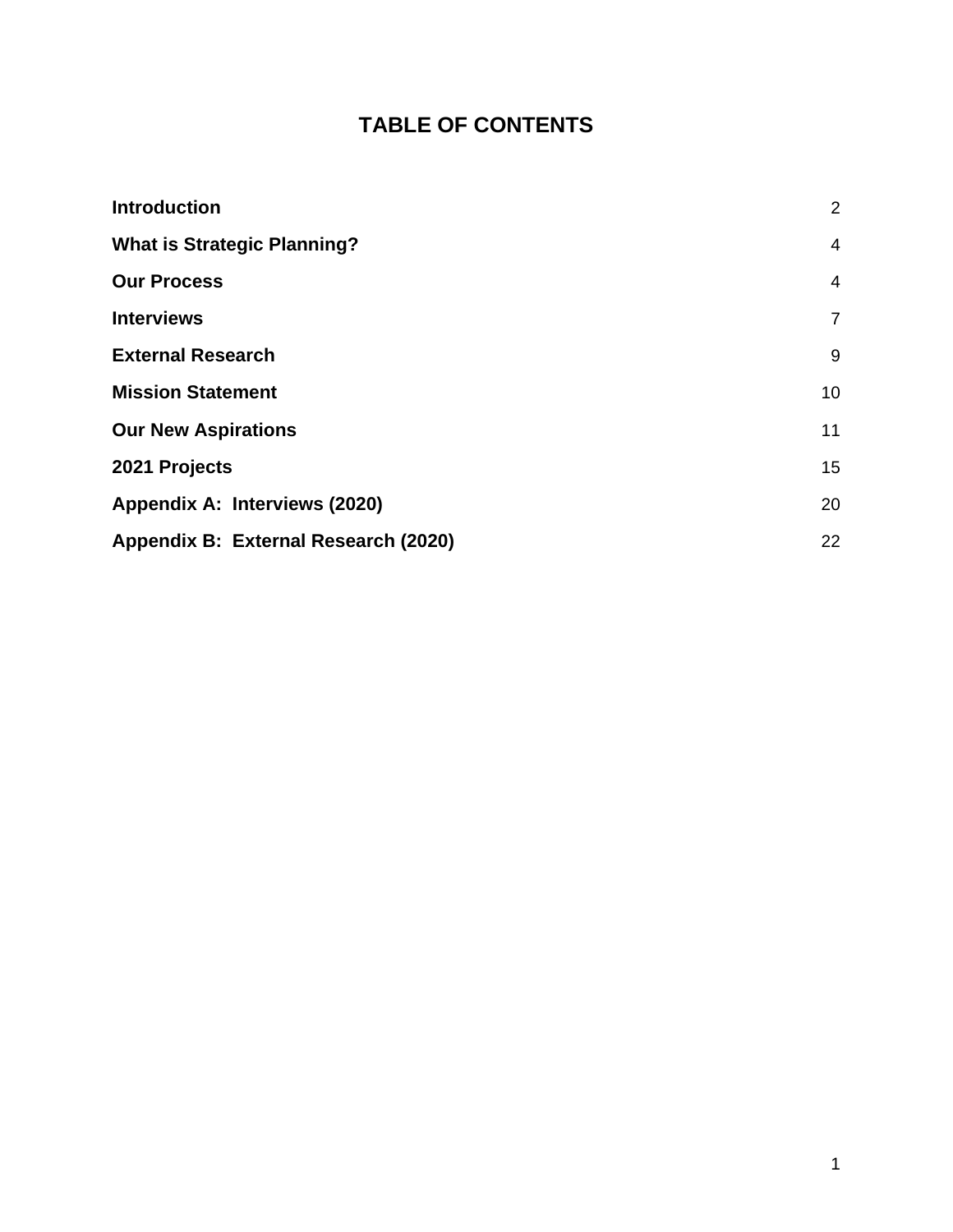### <span id="page-2-0"></span>Introduction

The Juvenile Justice & Delinquency Prevention Commission (JJDPC) was formed in 2009 when the San Mateo County Board of Supervisors combined the Juvenile Justice and the Delinquency Prevention Commissions. For nearly 12 years, the JJDPC has been a public conscience for all youth in the county. Prior to 2020, the focus of the commission was on improving the well-being of and creating future opportunities for youth within the juvenile justice system.

In the fall of 2019, the JJDPC began looking into the changing needs of youth and families in San Mateo County and decided to increase emphasis on the delinquency prevention aspects of our mission and to increase engagement with more JJDPC stakeholders and partners. In order to guide this effort and determine how the JJDPC could have the greatest impact over the next several years, we began a Strategic Planning Project in January 2020 and completed a multi-year Strategic Plan in May 2020.

During the first quarter of 2020, the JJDPC strategic planning committee gathered input from a wide variety of stakeholders, reviewed numerous reports and research studies, analyzed material, and summarized results. In April, with a clearer understanding of why youth enter the justice system and the most effective means of prevention and rehabilitation, the JJDPC formally approved a new "Mission and Aspirations for our Community", which follows on the next page.

The Aspirations are expected to focus the efforts of the JJDPC over several years, and we choose our projects each year with the hope that they will move us closer to fulfilling the Aspirations. We expect the JJDPC Strategic Plan to be a living document as conditions change, research is updated, projects are completed, and new needs arise, and to that end a planning committee spent the past two months reaching out to stakeholders for input and reviewing our plan and projects in order to refresh the strategy for 2021. We also made very slight revisions to the Aspirations.

What follows after the Mission and Aspirations below is the story of how the Commission came to draft and adopt its new direction and projects.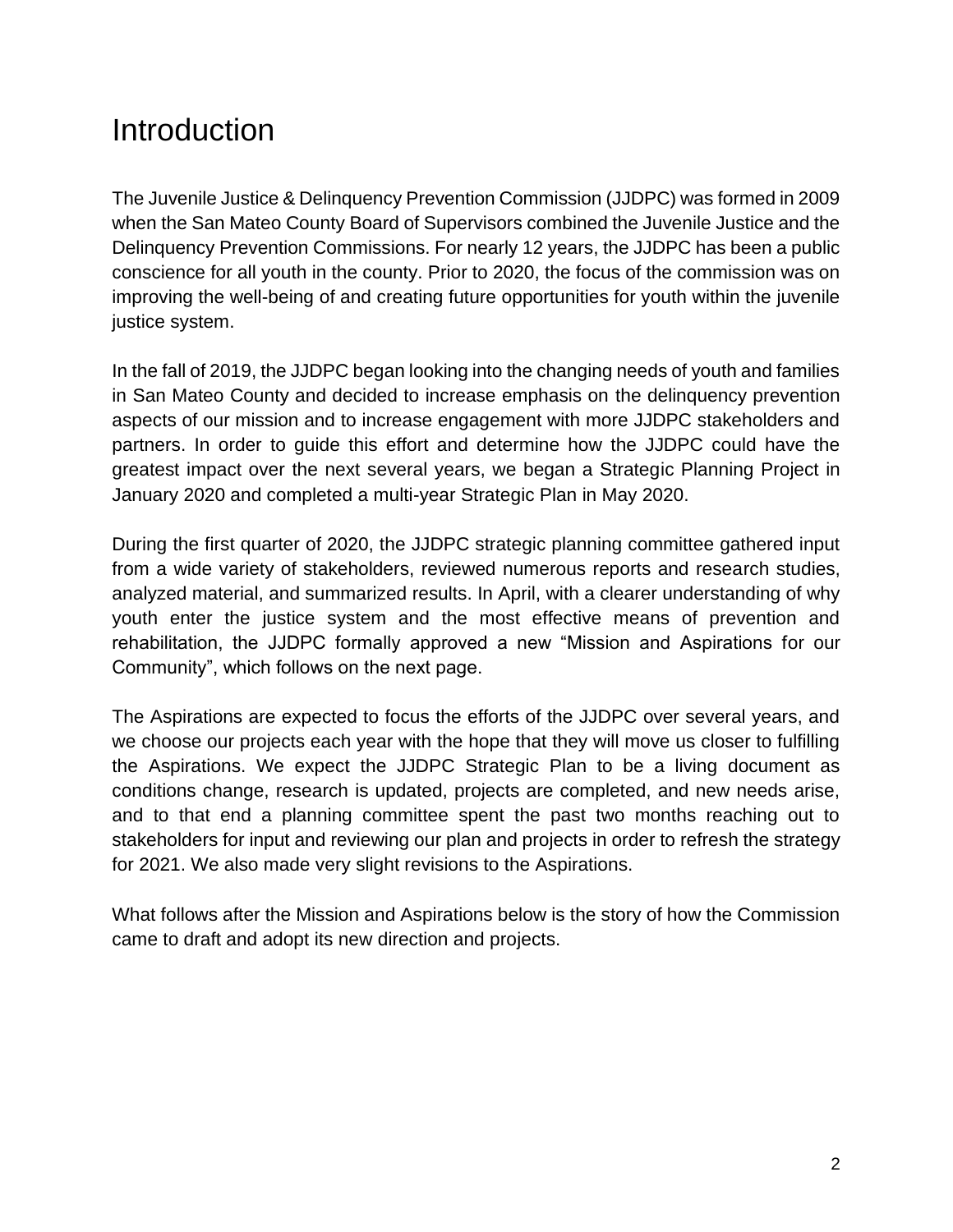#### **Mission and Community Aspirations for The Juvenile Justice & Delinquency Prevention Commission**

#### **Mission**

It is the mission of the San Mateo County Juvenile Justice & Delinquency Prevention Commission to be a public conscience in the best interest of juveniles. The Commission advocates for programs and services that prevent youth entry into the juvenile justice system and promotes respect for the human dignity of all minors who do enter the system.

#### **Aspirations for our Community**

1. The voices of communities most likely to be affected by the juvenile justice system are heard regularly by the San Mateo County Board of Supervisors and other elected officials in the county.

2. Every youth who comes into contact with the San Mateo County juvenile justice system has convenient, affordable access to appropriate transitional, mental health, and substance abuse programs.

3. All elementary and middle school children in underserved neighborhoods in San Mateo County have convenient, affordable access to programs that engage and support them after school and that provide services to address early childhood trauma as needed.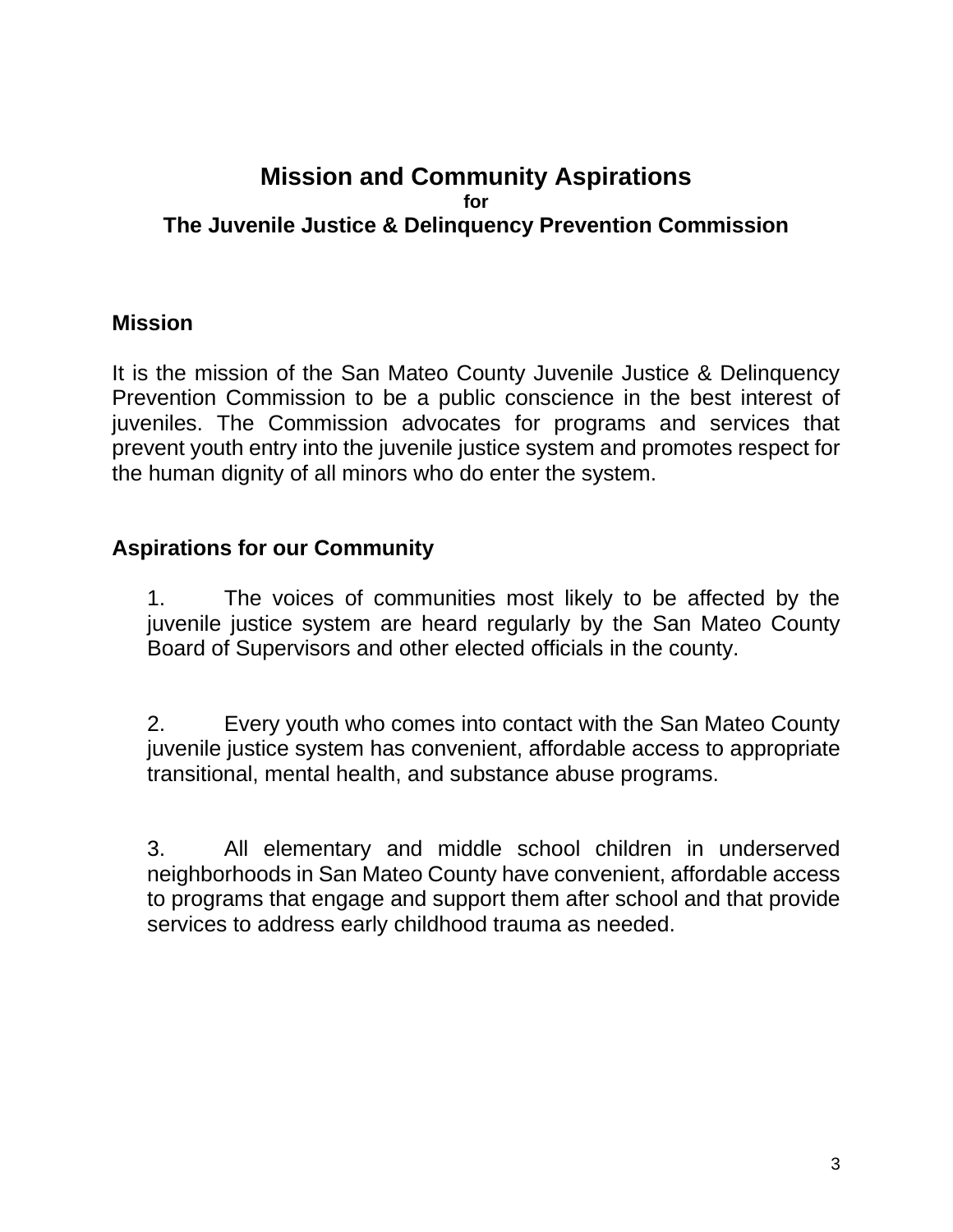### <span id="page-4-0"></span>What is Strategic Planning?

"Strategic planning is an organization's process of defining its strategy, or direction, and making decisions on allocating its resources to pursue this strategy."<sup>1</sup>

To elaborate, strategic planning is a collaborative process of gathering internal and external inputs, or information, to assess what opportunities and challenges an organization faces, what goals therefore it wants to set, and what activities it should take in order to achieve those goals. If the process of strategic planning is conducted in a collaborative way, involving as many of the internal and external stakeholders as possible, with feedback loops along the way, then the stakeholders should feel at the end that they had a part in constructing the strategic plan.

At the end of strategic planning then, ideally, the organization's stakeholders are all invested in the direction for the organization and are clear on what they each need to do to achieve its goals.

### <span id="page-4-1"></span>Our Process

After approving the request to create the Strategic Plan at the end of 2019, the Commission appointed three Commissioners to form a strategic planning committee for the purpose of running the planning process. The three Commissioners were our Co-Chairs, Toni Barrack and Debora Telleria, and Commissioner Monroe Labouisse. The committee spent four months at the beginning of 2020 completing the Strategic Plan, and six weeks at the end of 2020 and beginning of 2021 refreshing the Strategic Plan.

#### **Interviews**

The first task for gathering internal and external information was to conduct interviews of stakeholders. A set of common questions to be asked in all the interviews was drafted, with a focus on two areas: 1) how could the Commission conduct itself in a way to be more effective in achieving its goals, and 2) what were the significant issues that need to be addressed in our communities in order to improve the lives of youth who are engaged with the juvenile justice system and to prevent youth from having contact with the system in the first place.

<sup>1</sup> [https://en.wikipedia.org/wiki/Strategic\\_planning](https://en.wikipedia.org/wiki/Strategic_planning)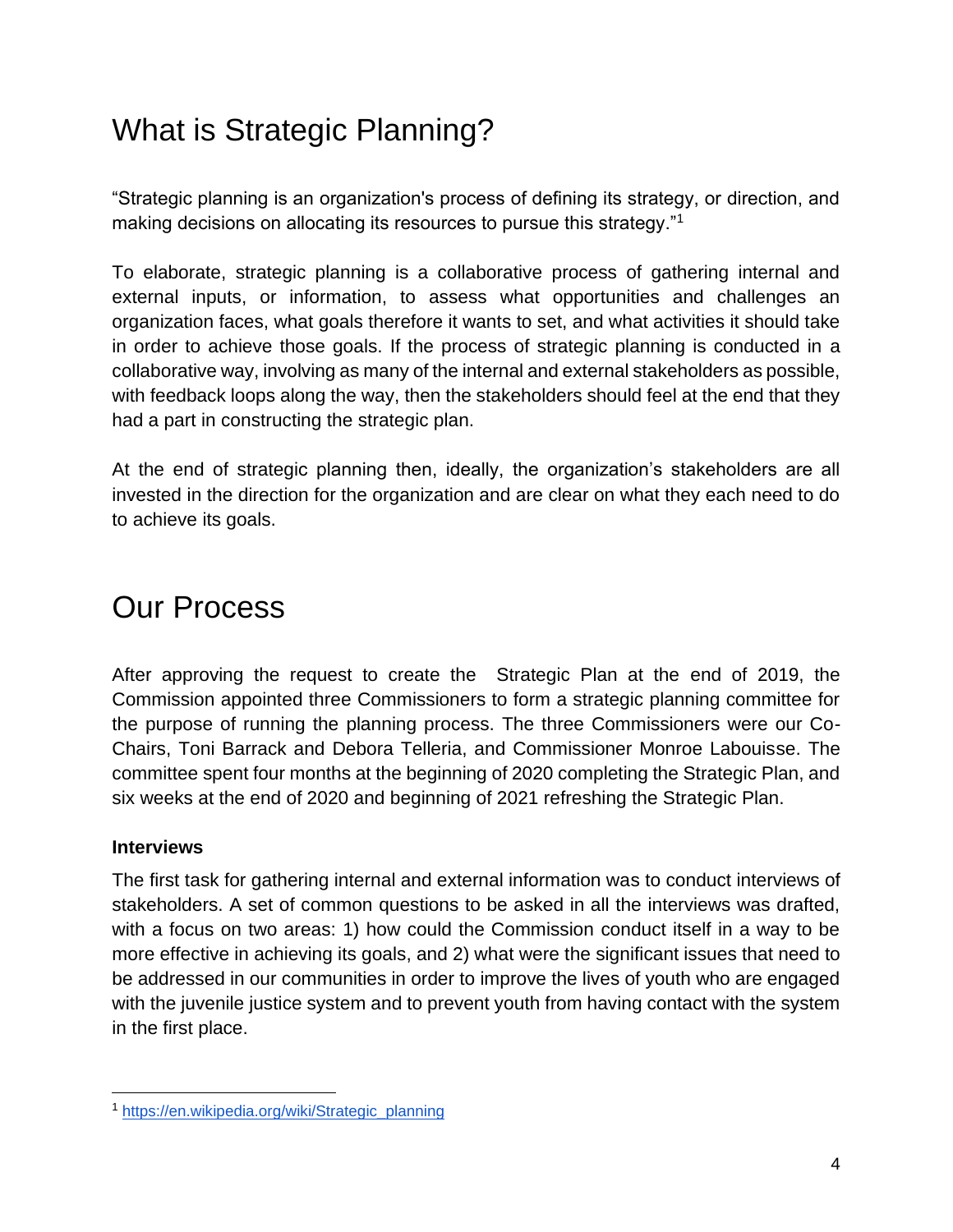The default assumption for all interviews was that they would be confidential, so that all interviewees could speak their mind freely, both about the Commission and about the community's issues. The intention of gathering information through interviews was to aggregate points of view and find common observations, not to quote any particular interviewee and attribute ideas or opinions to any one individual.

In early 2020, all Commissioners were interviewed one on one by the planning committee members. After all Commissioners had had a chance to provide their input and ideas, the planning committee reached out to representatives of partner organizations, in the County government, at non-profit community based organizations, as well as representatives in city government, such as police departments. For a list of all interviewees from early 2020, see Appendix A.

Commissioners and stakeholders were consulted again for the refresh of the Strategic Plan that began in December 2020. New stakeholders were added to the list based on the work conducted by the Commission during 2020. The first outreach to the group was through a survey and follow-up interviews were conducted for those who requested it.

#### **External Research**

After summarizing the input from interviews at the January 2020 Commission meeting, the committee moved on to gathering external research on the causes and conditions of youth interaction with the juvenile justice system. The research addressed juvenile justice in San Mateo County, California, and the United States. A complete list of sources used in this research can be found in Appendix B. No further external research was conducted for the strategy refresh at the beginning of 2021.

#### **Mission and Aspirations**

After conducting external research, the committee had reached the halfway point of the initial project. The next step was to begin considering, and drafting, a new Mission Statement and new Goals, based on the information gathered to-date. The committee drafted these statements and circulated them to Commissioners for feedback. After receiving Commissioner feedback, the committee decided to rename Goals as Community Aspirations, and circulated the drafts to our partner organizations for feedback. The revised Mission Statement and Community Aspirations were presented and approved at the April 2020 Commission meeting.

After receiving feedback through a survey and follow-up interviews in early 2021, the planning committee made very slight adjustments to the wording of the Commission's third Aspiration. Those changes were voted on and approved during the January 2021 monthly public meeting of the Commission.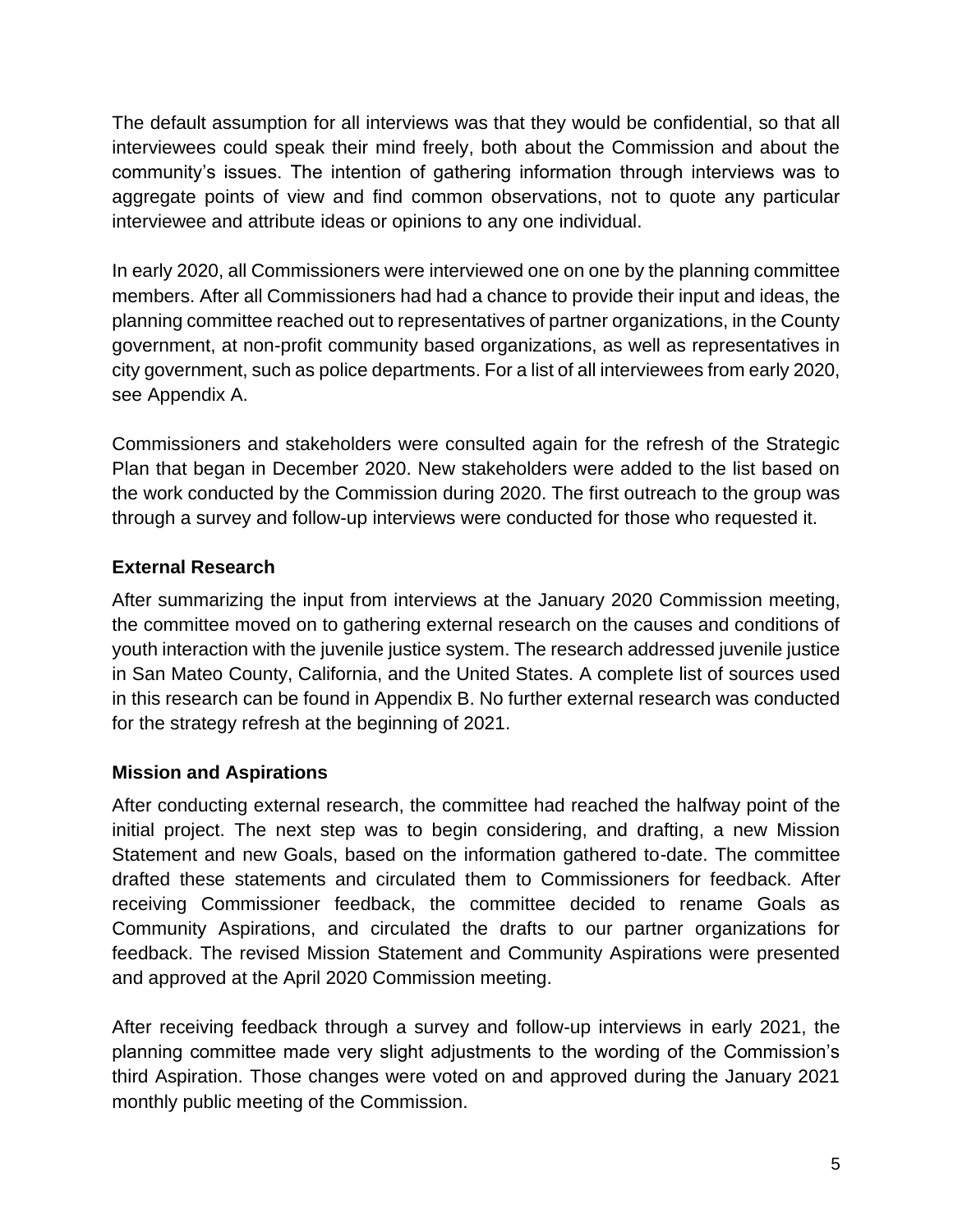#### **Projects**

The final step of both the 2020 and 2021 processes was to develop Projects that could move San Mateo County closer to fulfilling the JJDPC's Community Aspirations. The committee at both points brainstormed a draft list of projects based on its interviews and research.

In April 2020, the committee drafted one paragraph descriptions of the proposed projects for the Commission and then circulated them for feedback. The committee also decided to use a rank choice voting system at the April Commission meeting in order to decide which projects to pursue first. At that meeting, two additional projects were added to the list. Rank choice voting at the meeting determined the priority of projects and who would be assigned to each.

In January 2021, completed projects were removed, ongoing projects revised to make descriptions current, and new projects were added by the committee. That project list was circulated to Commissioners and voted on and approved at the January 2021 monthly public meeting.

#### **Completion**

After the April 2020 and January 2021 meetings, the planning process was complete for each year. The Commission then moved on to execution of the Projects.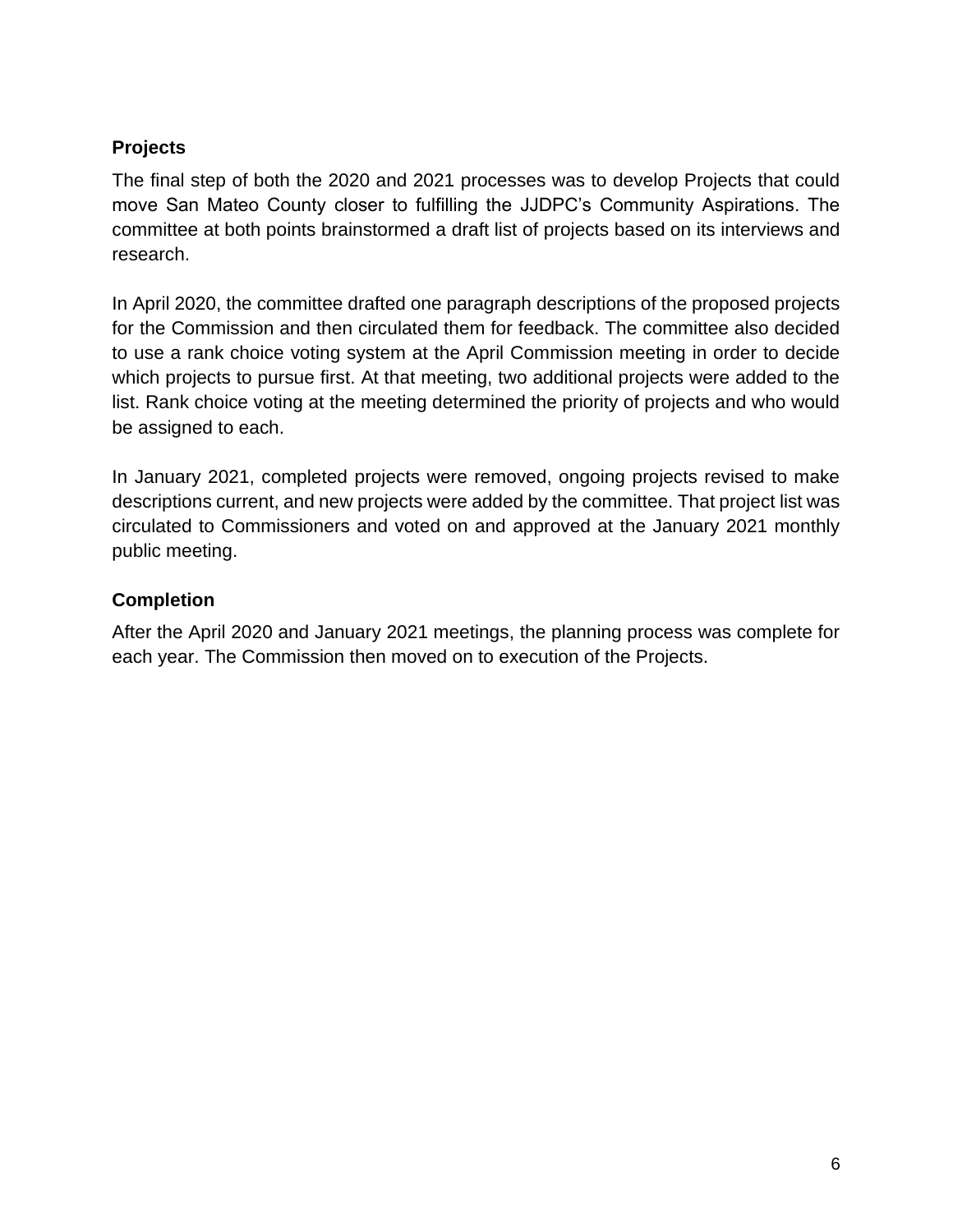### <span id="page-7-0"></span>**Interviews**

Gathering input from our stakeholders is the first substantive step in strategic planning. Stakeholders included all Commissioners and external partners, such as leaders of County departments and local, non-profit, community-based organizations. A complete list of interviewees from 2020 is in Appendix A.

There was a remarkable amount of consensus from stakeholders around some major themes, both in 2020 and 2021. Finding that consensus made it easier to determine a path forward. Below are the highlights of where there was strong consensus during the interviews of 2020.

#### **Root causes of youth engagement with the justice system**

First, with regard to the issues related to juvenile justice and delinquency in the County, we asked stakeholders what they believed are the root causes of youth engagement with the justice system. Virtually everyone interviewed named economic stresses on families as the primary root cause. Struggles to pay rent and the strain of supporting families lead to less time spent with children and mental health issues for parents. The second common answer, related often to the first, was that untreated family trauma, mental health issues and substance abuse have negative effects on children. Some stakeholders, though not a majority, pointed to systemic racism as being a related cause, as was parent involvement in criminal activity. Finally, educators and parent advocates for education also stressed the negative impact of children not attending school and falling behind in reading and math levels at school. All of the above issues have significant negative consequences for the County's youth.

#### **Programs most effective for prevention and rehabilitation**

Given those root causes, the committee asked interviewees, what are the most effective programs for delinquency prevention and youth rehabilitation. Many Commissioners and outside partners stressed the importance of starting early, i.e. in elementary school, to address underlying issues. Elementary school is a time when children are more impressionable and less influenced by peer pressure, and they can more easily be guided in new directions and helped with intervention. In 2021 interviews, several partners suggested that while less impressionable, middle schoolers are still able to be steered in a positive direction and should also be a part of the Commission's focus. Given economic stresses on working parents, affordable and preferably free after-school programs were named as important preventative programs. The Boys & Girls Clubs of the Peninsula were named as good examples. However, emotional support is not enough for underserved youth, our interviewees told us. Youth need to be taught practical skills and given tools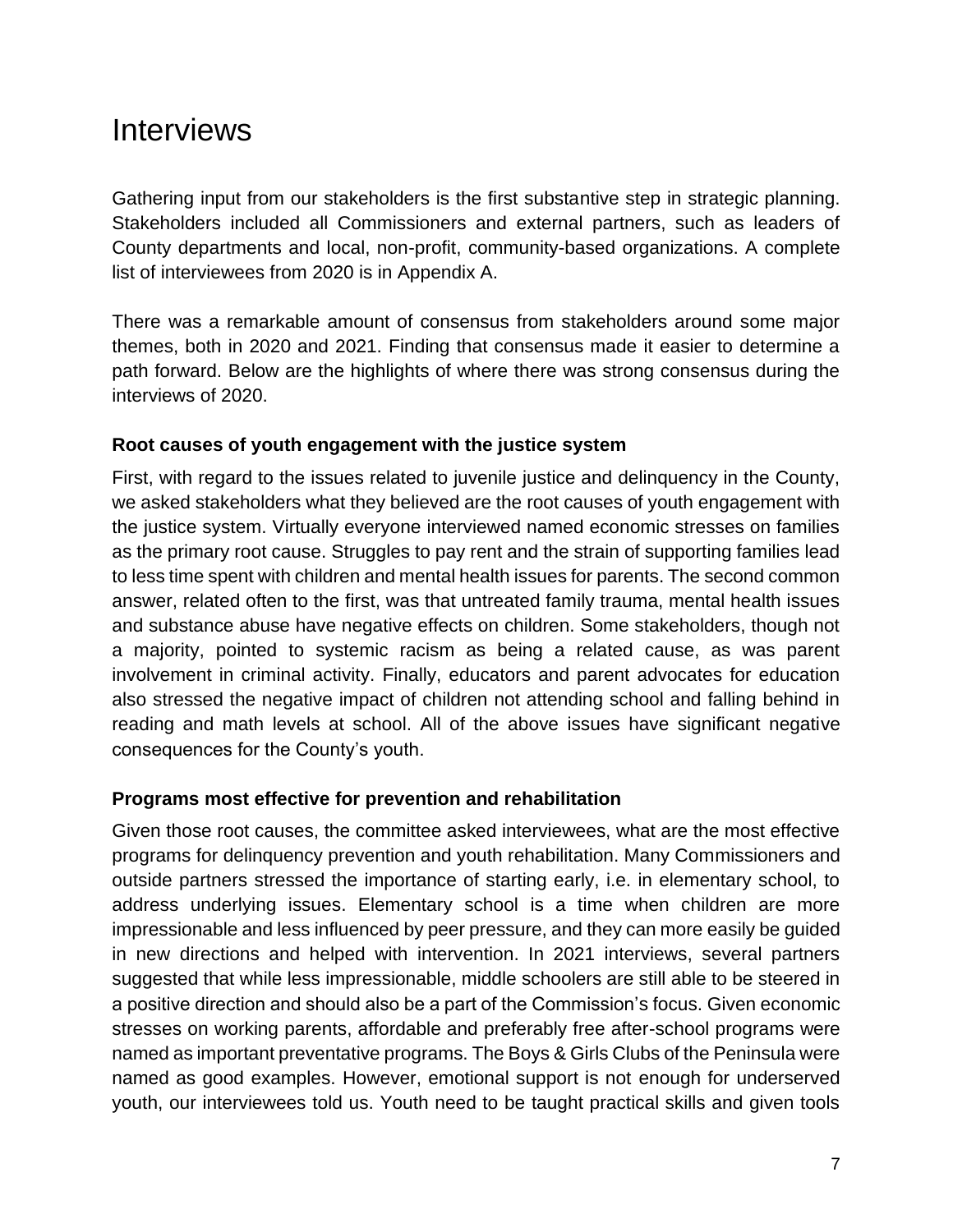for navigating the world as well, such as educational support, job skills training for high school students, and practical life skills at all ages. As just one example, the Big Lift supports very young children in achieving third-grade reading level by third grade, which is critical for all other learning beyond third grade.

In addition, especially our partners in County departments said, our underserved youth need more help with mental health issues and substance abuse. External partners placed a stronger emphasis on this need than Commissioners did in their interviews. Partners in County departments pointed to their programs that they say are working: supervision by Probation, drug testing, teaching empathy through community service, and work by police departments in early intervention, parent education and diversion programs.

#### **What is working well and not working well in the juvenile justice system**

Commissioners applauded the justice system in San Mateo County for using more progressive practices in arrests, prosecution and sentencing for youth who come into contact with the justice system. This starts with police interaction and police department diversion programs, as well as school suspensions and discipline, and continues with sentencing recommendations from the District Attorney, sentencing decisions by the Juvenile Court, and finally Probation Department practices in carrying out incarceration and/or probation for youth. In those interactions, Commissioners also cited greater awareness of mental health issues and trauma-informed practices by those who work in the justice system.

Commissioners and outside partners would all like to see more connection to services for youth and families who do come into contact with the system, both more access to existing services as well as an expansion of services. More progressive practices lead to fewer incarcerated youth and youth spending less time incarcerated, and even more so in 2020 during the COVID-19 pandemic, and there is strong consensus that less incarceration is a good thing. However, it also means that delivery of services for youth needs to shift more to communities. Delivery of services is easier when youth are a captive audience in an institution, but harder when youth live in their communities. Stakeholders said that in order to enable that shift, they need to reduce the caseload per County employee with more staffing.

#### **What is working well and not working well with the Commission**

Many Commissioners, especially those who have served on the Commission for a number of years, praised the strong engagement and interest in the work by Commissioners. Interviewers were told that this is a change from recent years and a positive step. That said, Commissioners wanted to see more focused and productive monthly meetings and projects, more outreach to stakeholders and communities, and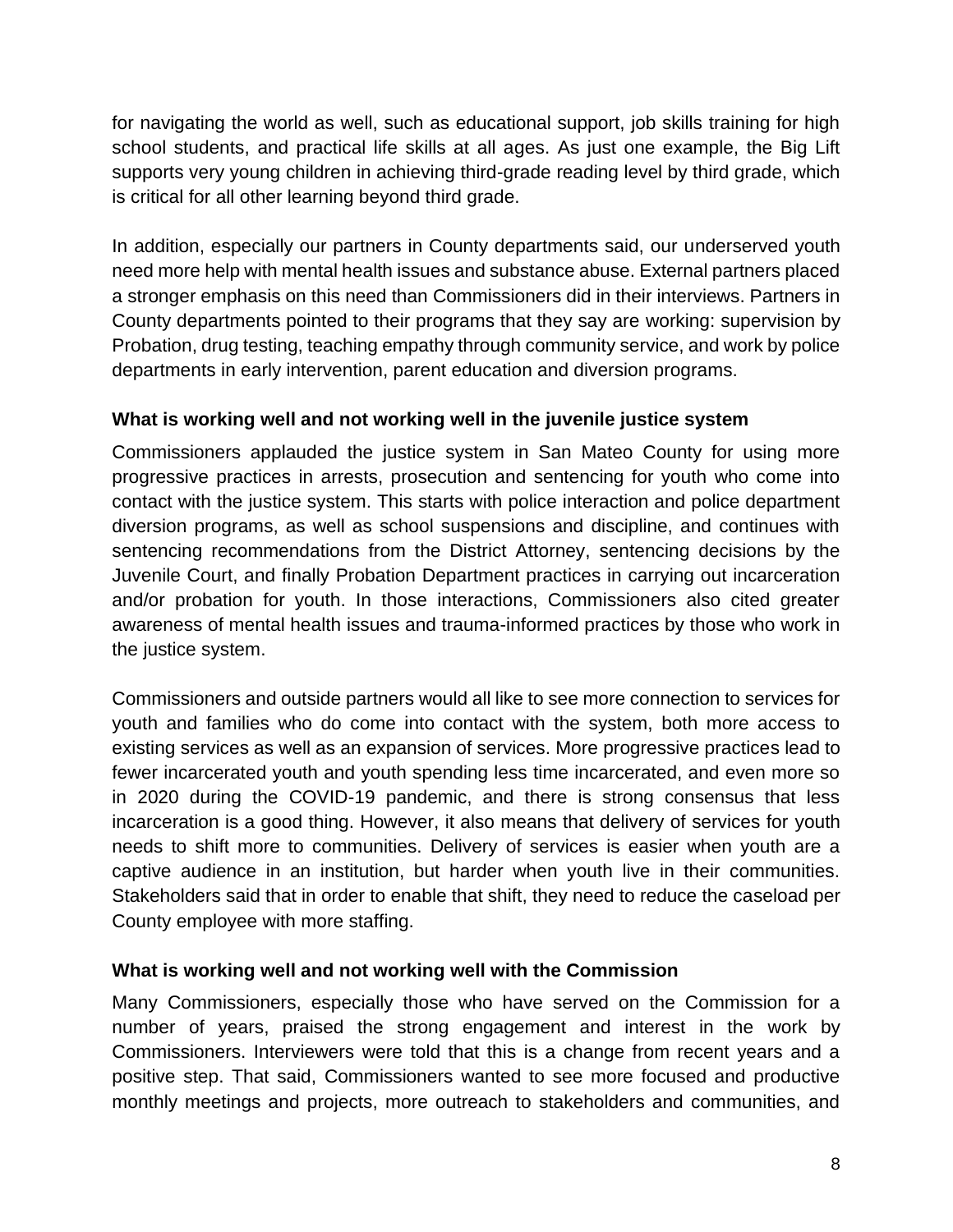some funding for the Commission, so it can bring resources to bear on the issues it proposes to address.

Partners of the Commission applauded the engagement and interest as well, but asked that the Commissioners channel their passion more into advocating for resources for partners. The message from partners for ways to improve the Commission's effectiveness was to be more practical, with "concrete end-goals" in mind. They asked that the Commission work more collaboratively with stakeholders and not take an adversarial tone when dealing with them, in order to be more effective advocates for actual change.

Every stakeholder agreed that they are united with the others in the mission to be an advocate for youth. The value of hearing and compiling all of the stakeholder input was that it pointed to ways to put that advocacy into practice.

### <span id="page-9-0"></span>External Research

After completing stakeholder interviews, the committee turned in early 2020 to third party sources to examine the causes and conditions of youth interaction with the juvenile justice system in San Mateo County, California, and the United States. The research was conducted between January and February 2020.

The following is a high-level summary of the committee's findings. For more detailed data and information, with references to sources, see Appendix B.

#### **Arrest and Incarceration Trends**

The research indicated that nationwide, arrests of juveniles have declined significantly since the mid-1990s. California has experienced the same steep decline, with youth arrests for violent felonies dropping 68 percent — from 22,601 in 1994 to 7,291 in 2017. In San Mateo County youth arrest rates fell 72 percent — from 3,644 in 2010 to 1,024 in 2018. Correspondingly, the rates of youth on probation also fell sharply. Youth on probation reoffended an average of 15-20 percent from 2014-2018. Conversely, 0 percent of youth in diversion programs in 2018 re-offended. San Mateo County's felony arrest rates, confinement rates and out of home placements are well below the California state average. For the past few years, the Youth Services Center, which has 170 beds, has operated at less than 30% capacity. Most of the youth held in the Youth Services Center are Latinx and come from poorer neighborhoods in the county, including parts of Redwood City, East Palo Alto, Daly City, South San Francisco, San Mateo and San Bruno.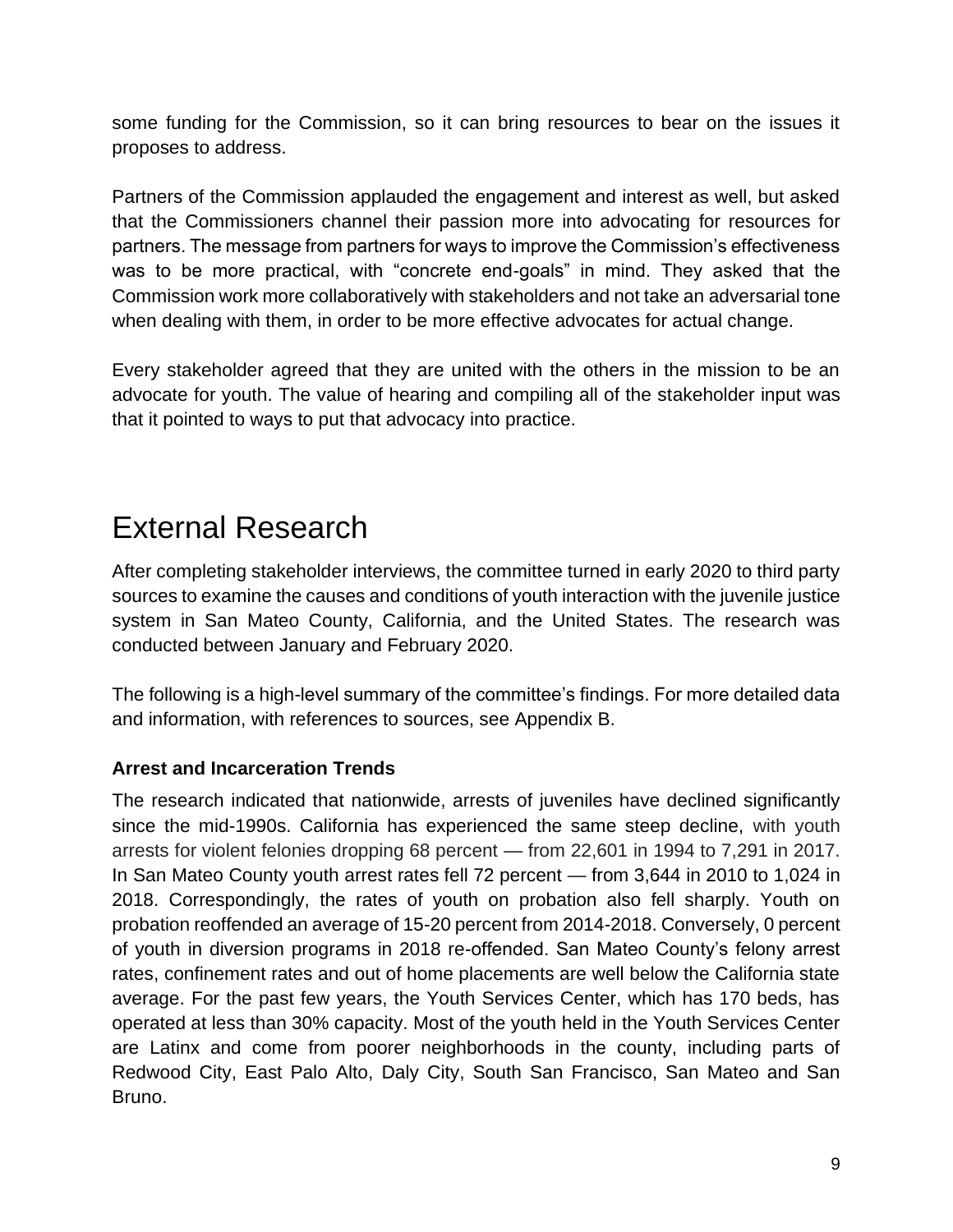#### **Root Causes of Juvenile Delinquency**

The research identified economic hardship as one of the primary root causes of juvenile delinquency, including access to affordable housing, child care, healthcare and a living wage. San Mateo County ranks as one of the top ten counties in California for income inequality. This inequality leads to added stress on parents and less time spent with children as parents work several jobs to make ends meet. Truancy and lack of parental supervision increases the likelihood of juvenile delinquency.

Another root cause is generational hardship, defined as several generations of a family who have experienced poverty, low education, criminal involvement, mental health issues, substance abuse and/or physical abuse. Generational hardship can lead to trauma, and mental health issues. Despite the wealth in San Mateo County, youth mental health needs in the county are higher than California's state average. Gang involvement, which is often generational also leads to juvenile delinquency. Four percent of San Mateo County high school students say they are members of a gang and three percent say they have carried a weapon at school.

#### **Alternatives to Youth Incarceration**

Experts agree that youth incarceration is harmful to youth and is ineffective at lowering recidivism rates. Diversion programs tend to be more successful. As incarceration rates continue to decline, there is a need for increased community services to help youth overcome situations that lead to delinquency. Preventative programs should start early and focus on early childhood trauma, literacy and keeping children in school. After school supervision and pro-social activities are also important. To overcome generational hardship youth may need additional support in the areas of mental health, substance abuse recovery, tutoring, job training, life skills training and parenting classes.

### <span id="page-10-0"></span>Mission Statement

After analyzing the input from our interviews and findings of relevant reports and research studies, the JJDPC approved in early 2020 several small changes to update our mission statement.

The original JJDPC Mission Statement was:

It is the mission of the San Mateo County Juvenile Justice & Delinquency Prevention Commission to be a public conscience in the interest of juveniles. The Commission is dedicated to delinquency prevention and the promotion of respect for the human dignity of all minors who come under the jurisdiction of the Juvenile Court.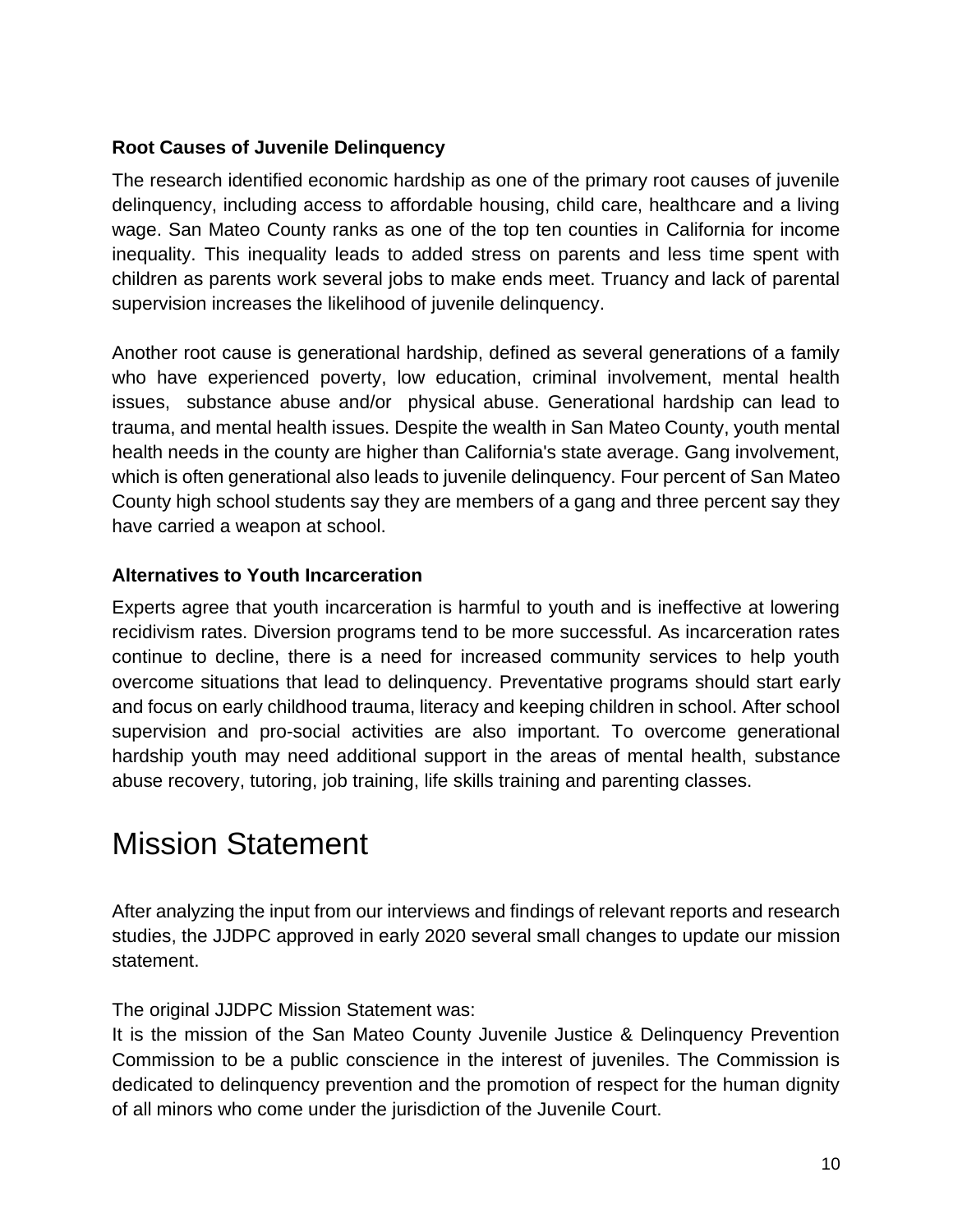The new mission statement is intended to:

1. Confirm that the JJDPC is concerned with the interests of all youth in San Mateo County.

2. Signify a more proactive approach to issues. Instead of simply being "dedicated" to delinquency prevention, the Commission will "advocate" for programs to prevent entry into the justice system. The more active approach is exemplified by the projects the Commission will pursue over the next several years, including cataloguing programs and services that currently exist, pinpointing gaps, and advocating for the creation of additional needed programs.

3. Broaden the concept of youth who fall under the "jurisdiction of the Juvenile Court" to those who enter the juvenile justice "system." The JJDPC is invested in the respectful treatment of all juveniles who are incarcerated, on probation, in diversion programs, or have encounters with public officials such as police or truancy officers.

So, with those new intentions in mind, the Commission approved the following new mission statement:

**It is the mission of the San Mateo County Juvenile Justice & Delinquency Prevention Commission to be a public conscience in the best interest of juveniles. The Commission advocates for programs and services that prevent youth entry into the juvenile justice system and promotes respect for the human dignity of all minors who do enter the system.**

### <span id="page-11-0"></span>Our New Aspirations

After drafting a new Mission Statement and circulating it with Commissioners, the strategic planning committee turned in early 2020 to goals, in order to guide the specific actions and projects the Commission intends to undertake. The committee's original intention was to write goals that are specific, measurable and have clear timelines, with approximately three to five year horizons.

However, after consideration and feedback, the committee decided that the goals should be expressed instead as "Aspirations." They describe conditions the Commission would like all youth and their families in San Mateo County to experience, but because it would be difficult, if not impossible, to achieve them in a set timeframe, the Commission prefers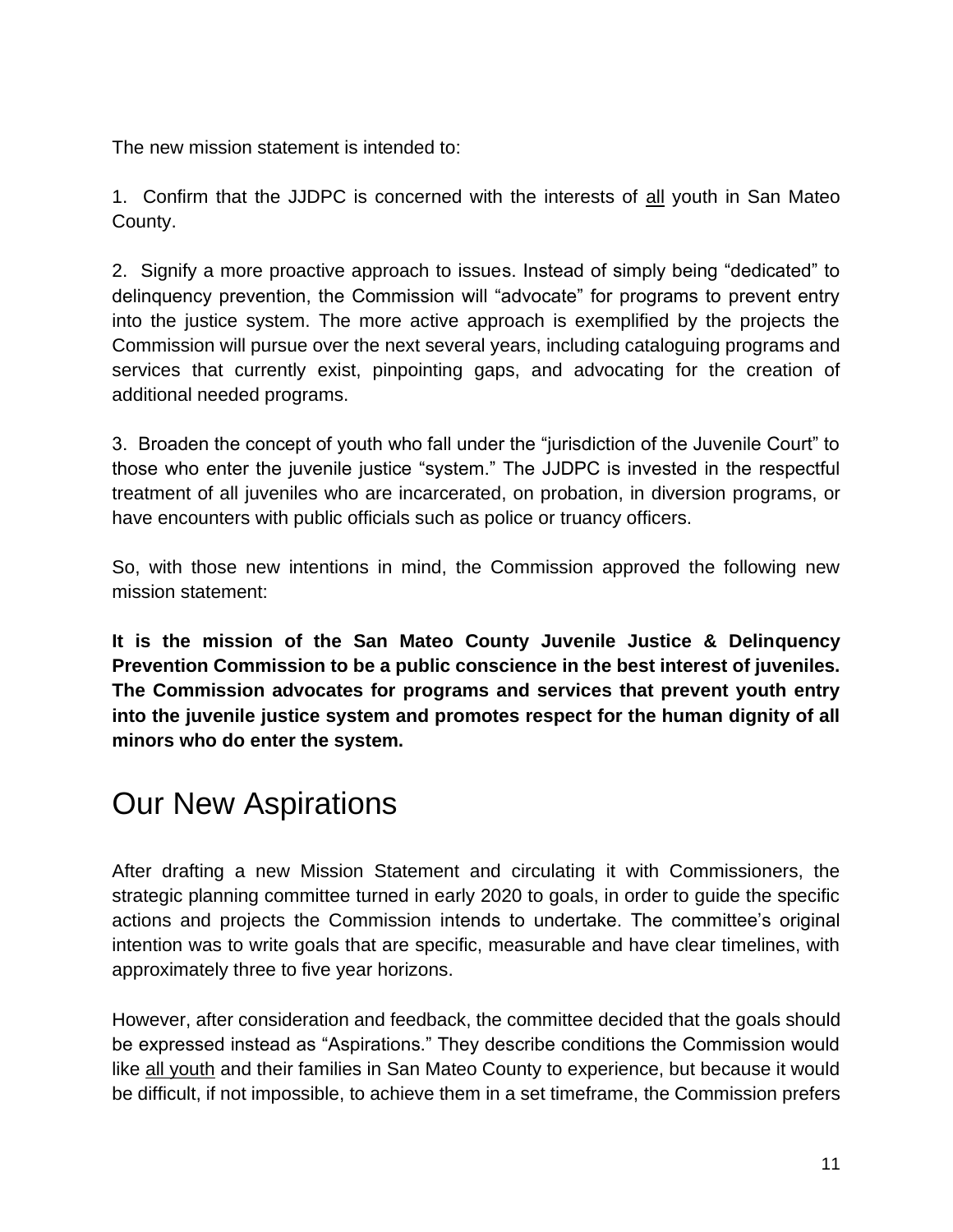not to express them as goals with measurable end dates. Instead, the Commission will write goals for each project, in line with these new Aspirations, and which are also specific, measurable and with set timelines.

Three Aspirations were drafted, one for each of our intentions from planning, in this order: 1) to make the Commission operate more effectively, 2) to support youth who come into contact with the juvenile justice system, and 3) to prevent youth from coming into contact with the juvenile justice system in the first place.

With those intentions in mind, the committee drafted the following Aspirations, which were approved by the Commission at its April 2020 monthly meeting, and revised slightly in January 2021.

#### **Aspirations for our Community**

1. The voices of communities most likely to be affected by the juvenile justice system are heard regularly by the San Mateo County Board of Supervisors and other elected officials in the county.

2. Every youth who comes into contact with the San Mateo County juvenile justice system has convenient, affordable access to appropriate transitional, mental health, and substance abuse programs.

3. All elementary and middle school children in underserved neighborhoods in San Mateo County have convenient, affordable access to programs that engage and support them after school and that provide services to address early childhood trauma as needed.

#### **Meaning of certain terms in the Aspirations**

Below are definitions to clarify certain terms in the Aspirations.

#### *Aspiration #1*

We define "communities most likely to be affected by the juvenile justice system", also sometimes called 'underserved communities', using the excellent work done in 2018 and 2019 by the Community Collaboration for Children's Success initiative (CCCS) at Get Healthy San Mateo County, a "local collaborative of community-based organizations, County agencies, cities, schools, and hospitals".<sup>2</sup>

CCCS looked at neighborhoods in San Mateo County that have, for example, high incidences of juvenile probation, use of San Mateo County Behavioral Health resources,

<sup>&</sup>lt;sup>2</sup> Get Healthy San Mateo County -- About Us:<http://www.gethealthysmc.org/about>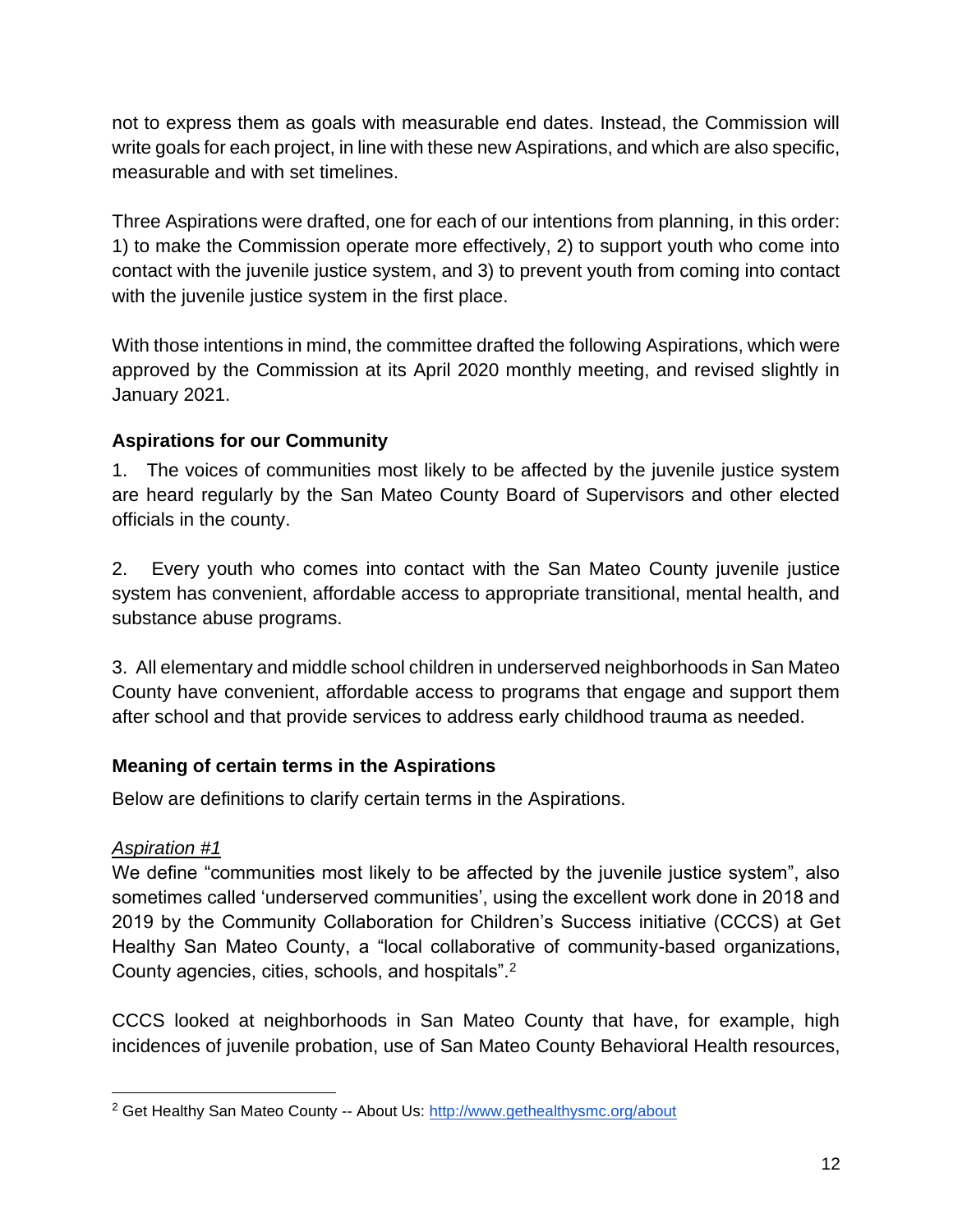and reports of child abuse and neglect. With that they created a "Youth Need Index" and identified underserved neighborhoods, such as in East Palo Alto, North Fair Oaks, eastern San Mateo, South San Francisco and Daly City.<sup>3</sup>

#### *Aspiration #2*

Because the Mission of the Commission is to advocate for all youth in the County, and to prevent juvenile delinquency, we believe we should cast a wide net when we ask which youth our second Aspiration applies to. We define a "youth who comes into contact with the San Mateo County juvenile justice system" not just as a youth who formally enters the system by being arrested, having a case heard in Juvenile Court or by coming under the supervision of the San Mateo County Probation Department. "Coming into contact" also includes, in the Commission's definition, interaction with police departments, school resource officers and other city and school district employees who intervene with underserved youth by providing them counseling or requiring that they enter into diversion programs.

Finally, to be clear, "transitional programs" are those that a) support youth in transitioning from incarceration to returning to their community, their families and their schools and b) support youth in transitioning from probation to non-probation.

<sup>&</sup>lt;sup>3</sup> Youth Need Index:<http://www.gethealthysmc.org/youth-need-data>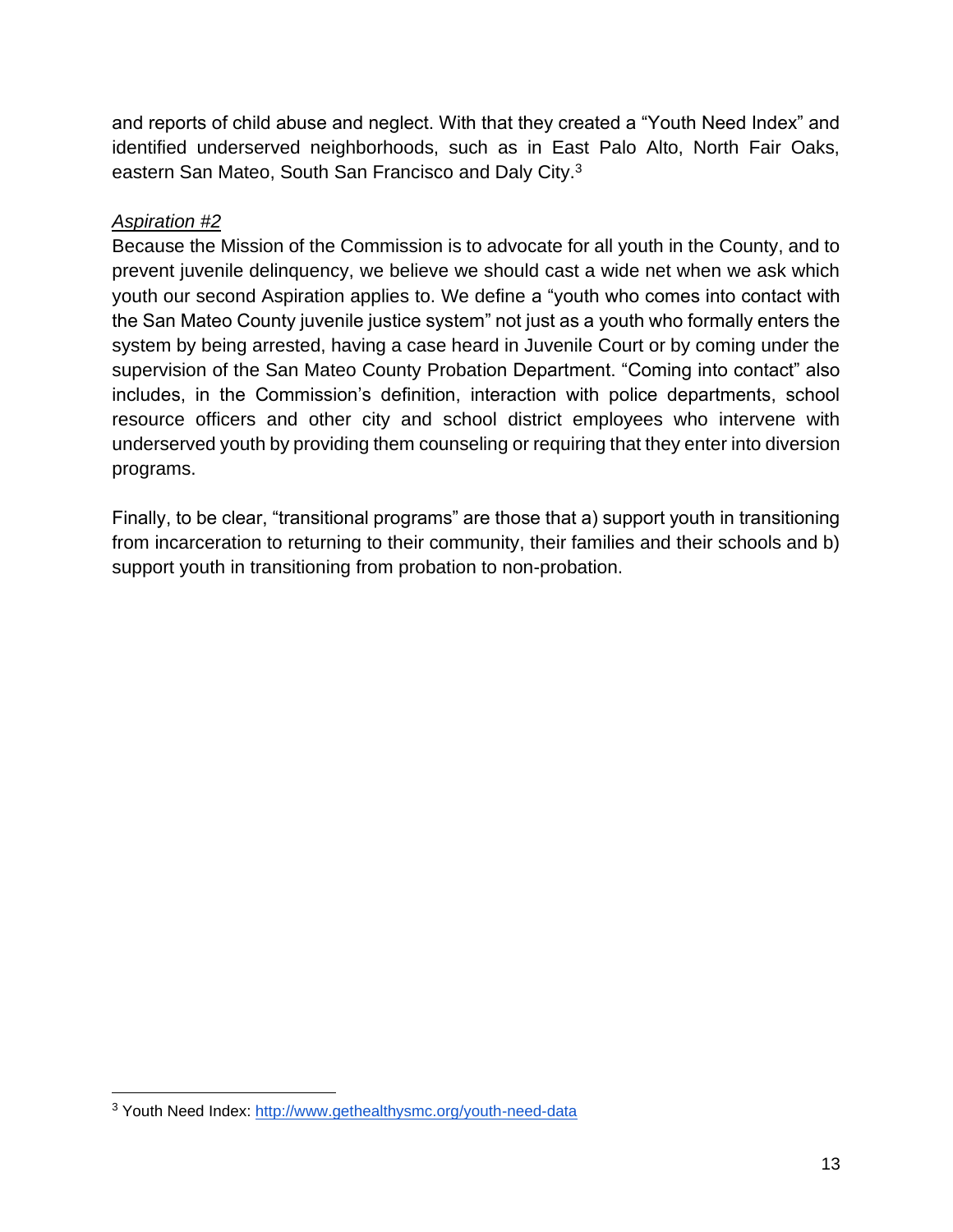#### *Aspiration #3*

Per above, "underserved neighborhoods" are the same as "communities most likely to be affected by the juvenile justice system" as defined by the Community Collaboration for Children's Success initiative (CCCS).

The term "after school" also requires some definition. Because working parents, and/or friends and neighbors, may be unavailable to support and supervise children at various times of day or during the week and year, then "after school" is not necessarily just weekday afternoons and early evenings during the school year. It may also include weekends, nights, and weeks and months of the year when school is not in session. Depending on the need for such programs, which the Commission will work to identify with one of its projects, "after school" might be expanded to include those times as well.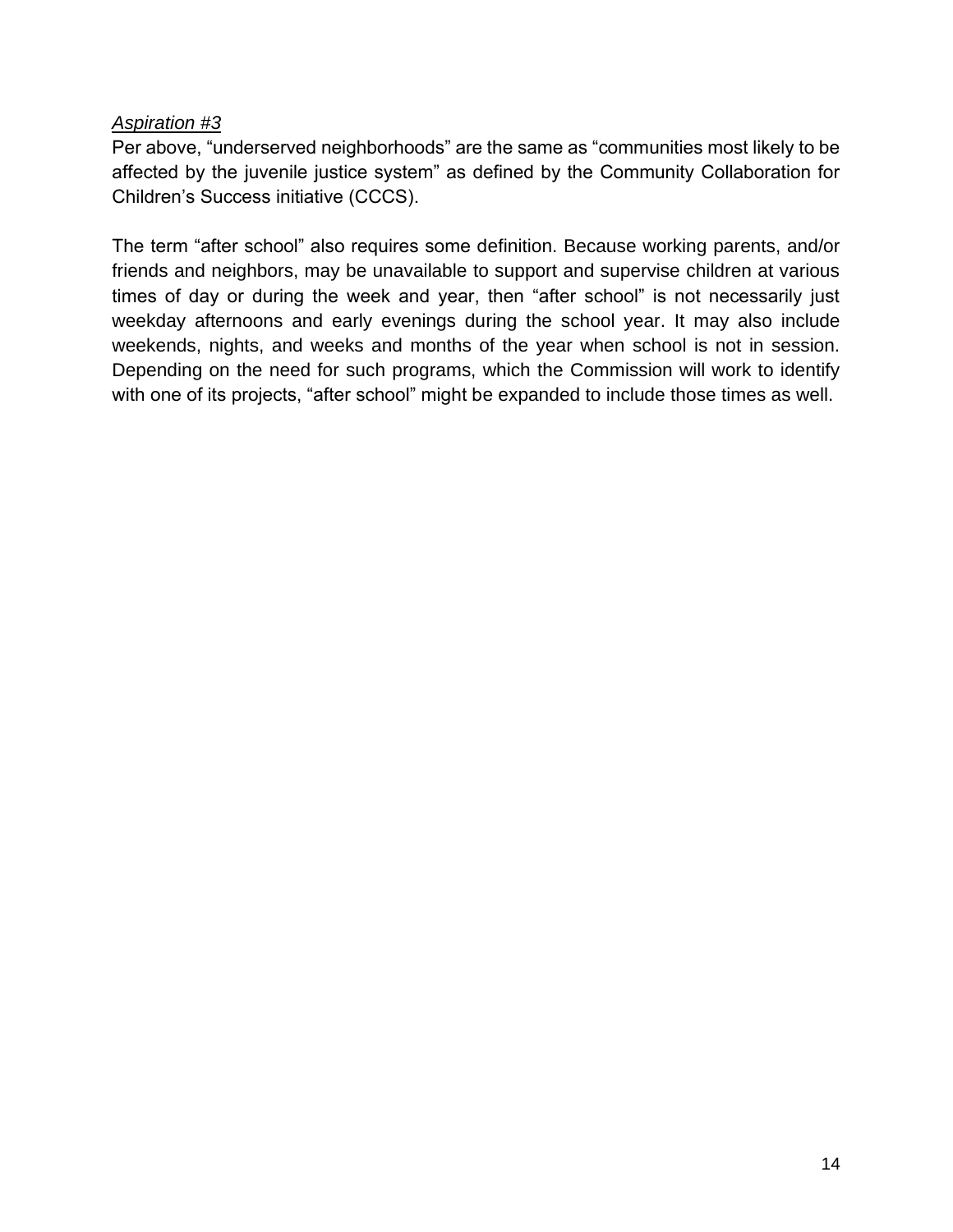### <span id="page-15-0"></span>2021 Projects

The final outcome of the Commission's strategic planning efforts are projects intended to move San Mateo County towards fulfilling the JJDPC's Aspirations. So, the projects described below are organized where possible according to the Aspirations.

In January 2021, the planning committee updated the JJDPC's list of projects for 2021, and the Commission discussed and voted on the new list of projects in its January 2021 monthly meeting, held by videoconference. The following projects were approved and work has begun.

#### **Making Communities' Voices Heard by Elected Officials**

#### *Communicate regularly with elected officials* \*Continuing\* from 2020

So that voices in underserved communities are heard by elected officials, the Commission will seek out opportunities to communicate directly with the Board of Supervisors and other elected officials in San Mateo County. Giving underserved community members opportunities to communicate directly with, and Commissioners communicating their concerns to, elected officials are both strategies to employ. Becoming familiar with legislative priorities at city and county levels, learning how things get done in city and county governments, and identifying key players are necessary activities in this project. Questions to answer include which elected officials to target, what steps should be taken and in what order, how to use both private and public meetings effectively, and what community advocates to partner with and how. The project leads will be expected to provide monthly reports on their activity to the Commission, and to otherwise keep the Commission updated on their activity in a timely manner. *Project co-leads will be Monroe Labouisse and Paul Bocanegra.*

#### *Outreach to Underserved Youth and their Families* \*NEW\* in 2021

This project will reach out to youth and families in underserved communities to better understand their needs and concerns. Their feedback will help direct the work of the San Mateo County JJDPC going forward. Outreach opportunities may include attending and presenting at local community meetings in underserved communities, whether via videoconference or in-person when possible; researching the viability of a youth council for youth on probation; holding commission meetings in underserved communities once in-person meetings are possible; and holding focus groups with underserved communities. Underserved communities are those described by the Community Collaboration for Children's Success initiative (CCCS) as high on its Youth Need Index<sup>4</sup>;

<sup>4</sup> <http://www.gethealthysmc.org/youth-need-data>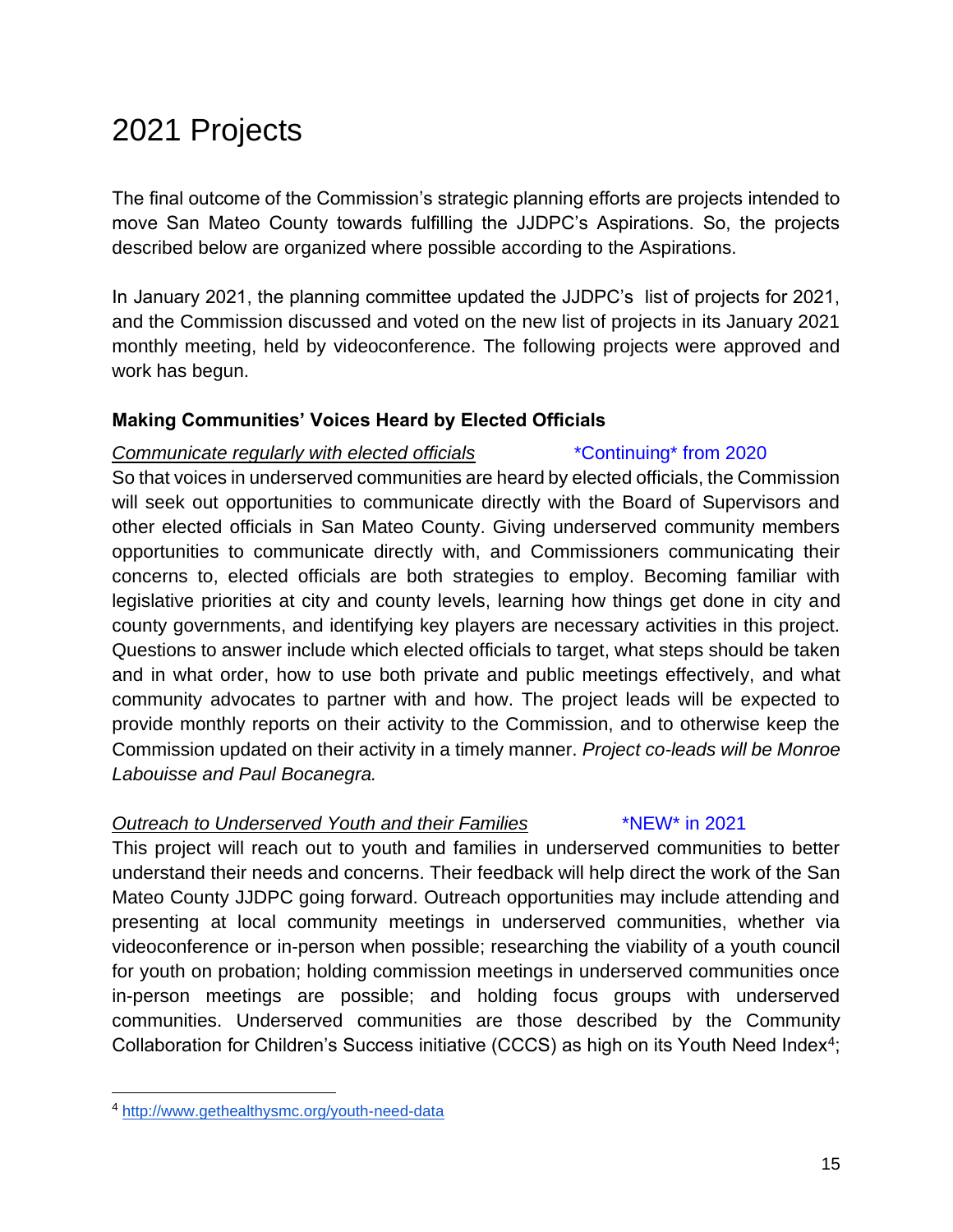they include, amongst others, North Fair Oaks/Redwood City, South San Francisco, East Palo Alto, the northeastern part of San Mateo, and Daly City. *Project co-leads will be Debora Telleria and Johanna Rasmussen.*

#### *Recruit more youth commissioners* \*Continuing\* from 2020

*Note: This is now the permanent responsibility of the JJDPC's Vice Chair for Recruiting, and so it will be removed in the future from lists of annual projects. The following is a brief description of its goals:* Recruit youth commissioners, especially those who have interacted with the juvenile justice system, to better understand their experiences and needs. This project includes partnering with community-based organizations ("CBOs") and others who regularly interact with this population to identify and recruit youth commissioners. The Commission should have at least one youth Commissioner with experience in the justice system at all times.

#### **Providing Substance Abuse, Mental Health and Transitional Services**

*Advocate for county task force on alternatives to youth incarceration* \*NEW\* in 2021 In 2019, the JJDPC sent a letter to the San Mateo County Board of Supervisors requesting that they convene a task force to discuss alternatives to youth incarceration. The Board of Supervisors did not act on that request, but with the outreach in 2020 to the Board of Supervisors, the Commission has learned that there is greater opportunity to form this task force in 2021. The leads for this project will work to advocate for such a task force. The Commission representatives on the task force will draw on all of the work of the Commission and its various projects to inform discussion on the task force. *Project co-leads will be Monroe Labouisse and Paul Bocanegra.*

#### *How can we benefit from lessons learned during COVID-19?* \*\*NEW\* in 2021

This project will explore the changes in policing tactics, judicial sentencing and detention procedures caused by the COVID-19 pandemic. Project leads will look at arrest rates, types of crimes, sentencing, time in detention and recidivism among youth in the year before COVID-19 and during the COVID-19 pandemic. They will also meet with the Juvenile Judges, Probation, police departments and the Sheriff's Office to explore whether or not some of the changes to policies and procedures that resulted in fewer youth being arrested, fewer youth in custody and shorter sentences could become permanent. The project leads will produce a report on their findings and analyze which changes are feasible and which ones are not. It will outline why some changes are not feasible, and what it would take to make these changes permanent. *Project co-leads will be Melissa Wilson, Johanna Rasmussen and Sathvik Nori.*

#### *Identify Diversion Programs in San Mateo County* \*NEW\* in 2021

This project will identify and describe existing diversion programs in San Mateo County, including local police programs, the Sheriff's Office program and Probation's Intake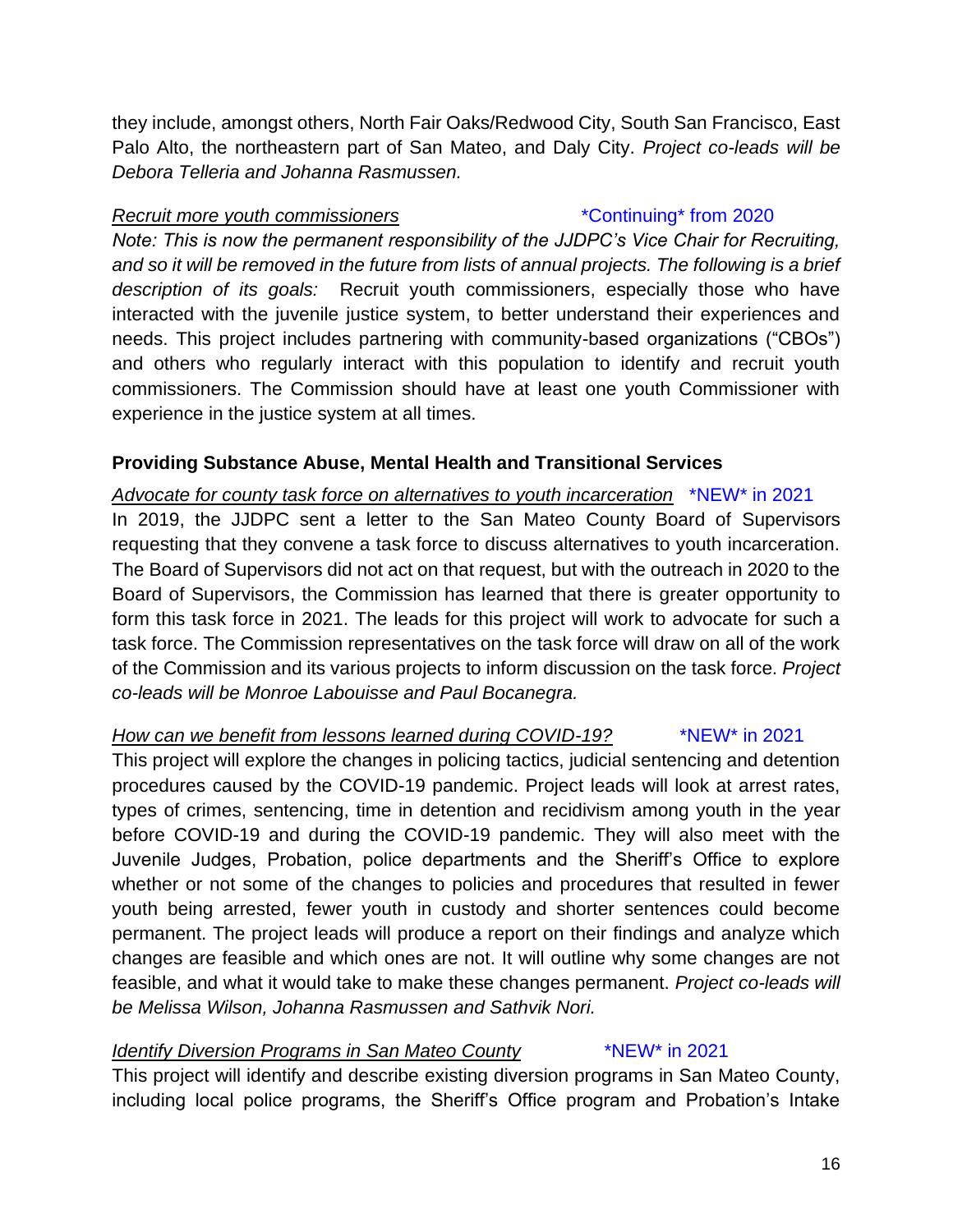program at the YSC. Project leads will meet with diversion program directors and collect relevant statistics including the number of youth served and recidivism rates, as well as which diversion techniques are effective and which ones are not. They will identify best practices and areas of overlap. This project should also look at the possibility of creating one County-wide network of diversion programs, which could include disparate programs in each city working together to achieve the best outcome for youth. The final deliverable is a report which includes detailed descriptions of each diversion program, statistics, contact information and best practices. The report should be shared and discussed with local police departments, the Sheriff's Office and Probation, highlighting best practices and areas for collaboration. A follow-up project could look at expanding existing diversion programs and implementing best practices from other diversion programs. *Project coleads will be Susan Swope, Doug Winter and Austin Willis.*

#### **Providing After-School Care in Underserved Communities**

#### *Analyze current after school programs for elementary and middle school children* \*NEW\* in 2021

This project will research, identify, and catalog existing after-school programs for elementary and middle school-age children in underserved communities. The project leads will determine the services each provides, such as support with schoolwork, life skills development, support for health and emotional needs, and pro-social activities. It will identify any barriers to full utilization of the programs and service gaps where they exist. Location, transportation, costs, family needs, etc. should be considered. The project leads will research websites, review CCCS research results, and interview key program providers. The final deliverable is a report which includes descriptions of programs and a discussion of barriers and gaps. *Project co-leads will be Toni Barrack and Rebecca Flores.*

#### *Identify and recommend a better truancy strategy for county public schools*

#### \*Continuing\* from 2020

Truancy is a leading indicator of juvenile delinquency, and puts youth at a disadvantage for succeeding in school and life. The Commission believes that keeping students in school is key to preventing delinquency. The goal of this project is to develop recommendations on how to address truancy effectively, increase student attendance, and thereby increase the percentage of students graduating from high school. A task force consisting of representatives from the County Office of Education, school district boards of trustees, mental health, legal advocacy, and other NGOs involved in education has been meeting, and will continue to meet in 2021, to identify and assess best practices for reducing truancy. *Project lead will be Susan Swope.*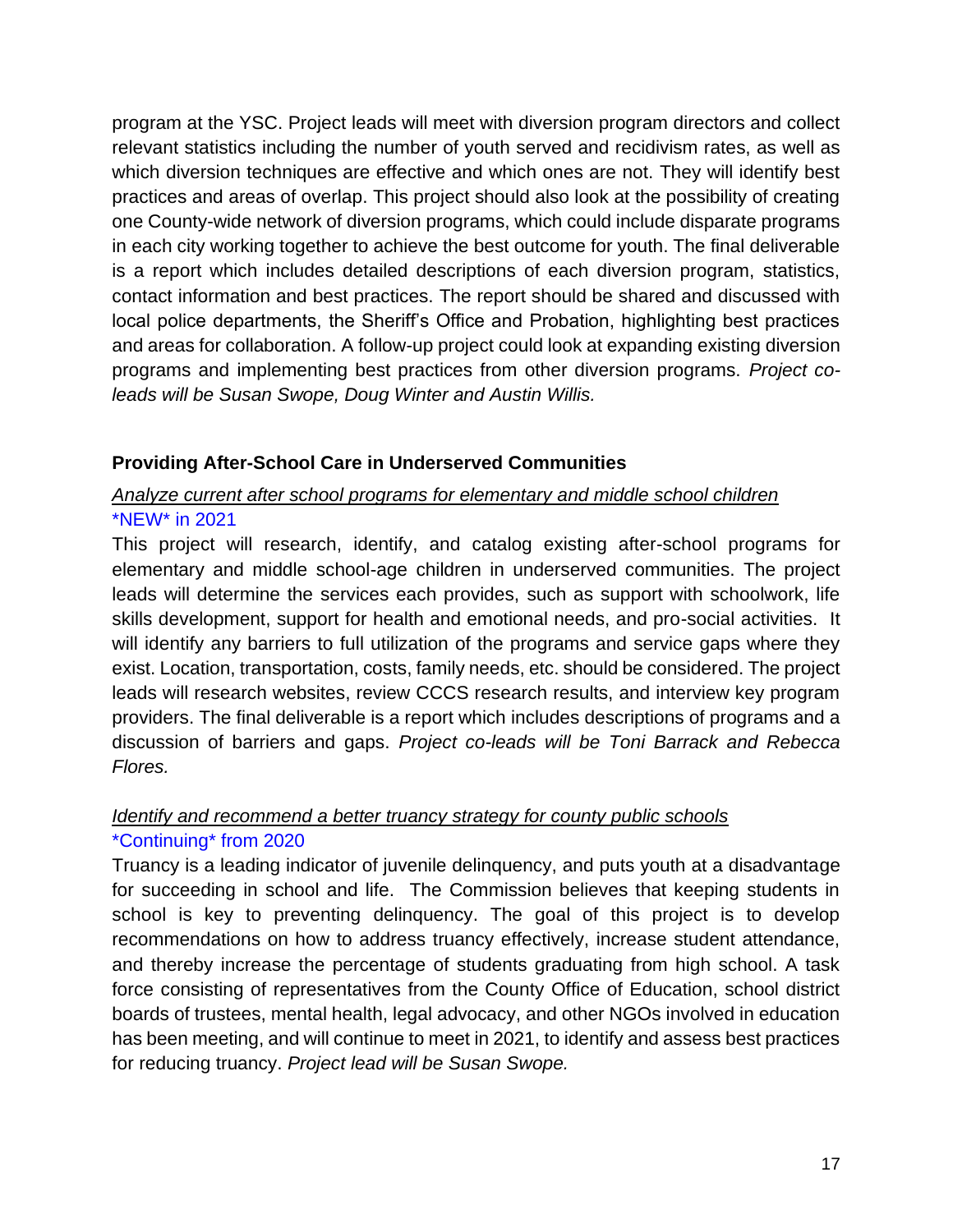#### **Projects to Develop Foundational Capabilities**

*Create a dashboard for JJDPC to monitor data on juvenile justice* \*NEW\* in 2021 This project will determine key indicators, and the method for tracking them, that the JJDPC will routinely monitor. The indicators are intended to help the Commission identify trends affecting youth in San Mateo County and help identify areas of future JJDPC study. Indicators could include: numbers and characteristics, including race and ethnicity, of youth arrested, diverted, incarcerated, and/or under supervision; recidivism rates; school statistics including number of suspensions and truancy rates; and numbers in treatment programs. Through a review of public data and interviews with key stakeholders, the committee will determine sources of information, common definitions, and a process for collecting, maintaining, and displaying the data. The final deliverable is a mock dashboard with definitions of statistics to be tracked and explanations of how data can be sourced and verified. *Project co-leads will be Toni Barrack, Debora Telleria and Austin Willis.*

#### **Projects for a Later Date**

The following projects were proposed and approved in 2020, but either there was not sufficient Commissioner capacity to work the project or the project requires completion of another project before it can begin:

#### **Providing Substance Abuse, Mental Health and Transitional Services**

#### *Identify substance abuse, mental health, and transition solutions*

Identify services that are needed but not available to youth who have come into contact with the San Mateo County juvenile justice system. As a follow-up to the 2020 project which identified gaps in services, work closely with partners like the Mental Health Commission, BHRS and community based organizations to examine potential solutions. What new solutions might be more effective, especially for boys, than the current practice of optional outpatient treatment for youth not in juvenile hall. Is a residential treatment program a better alternative? Or is a more intensive in-community solution, perhaps making greater use of community based organizations, the way to go? A full, 'ready to fund' project plan, i.e. budget, staffing, location, etc., is not expected, just a realistic description of a solution. The expectation is to produce a written report and to present it to the JJDPC for discussion. *Project co-leads TBD.* 

#### **Providing After-School Care in Underserved Communities**

#### *Identify additional after school programs or capacity needed*

After analyzing current after school programs for elementary and middle school students, a project will be needed to suggest solutions for additional or changed programs. Partner with CBOs and County officials to develop solutions. A full, 'ready to fund' project plan for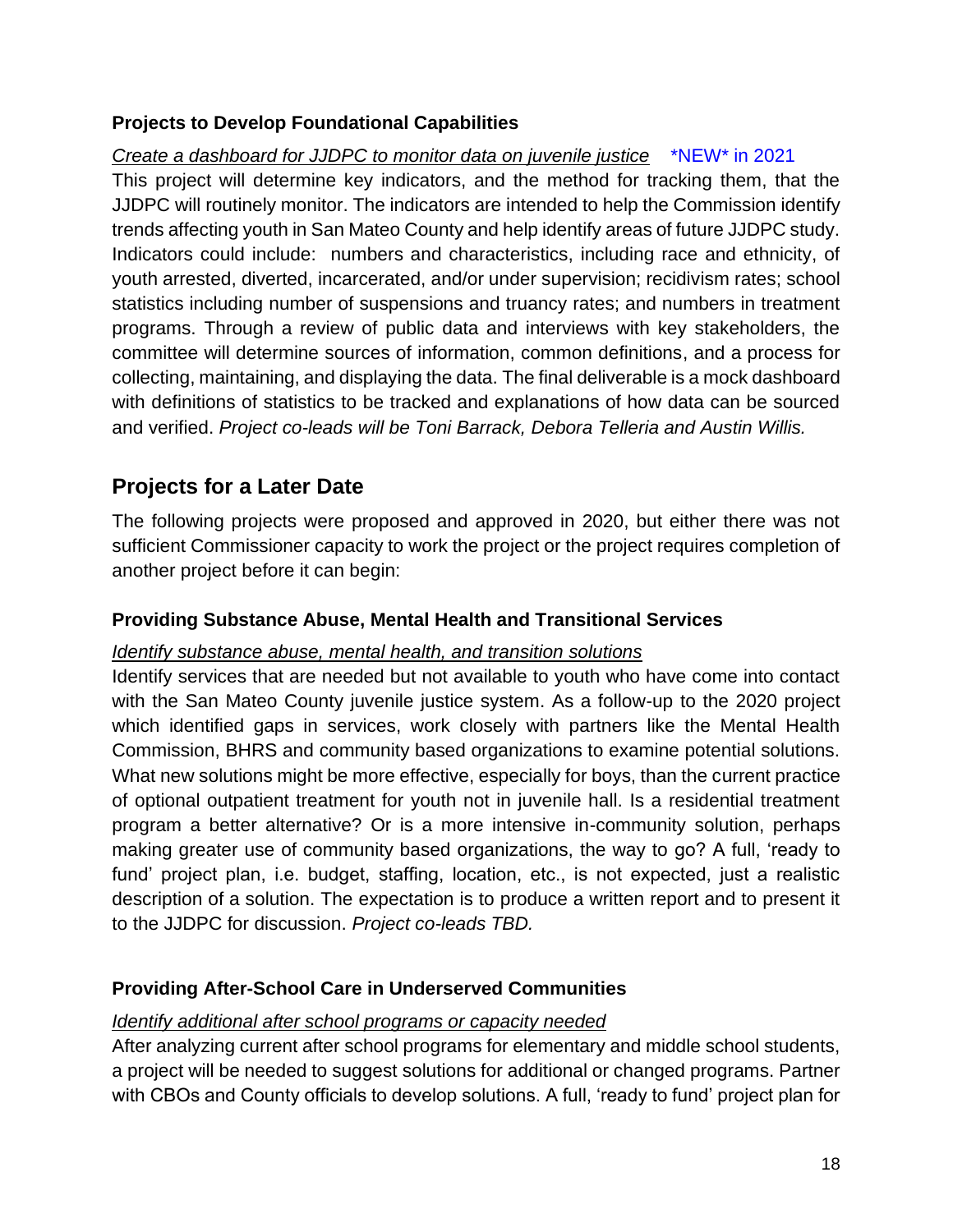each solution, i.e. budget, staffing, location, etc., is not expected, just a realistic description of a solution. The expectation is to produce a written report and to present it to the JJDPC for discussion. *Project co-leads TBD.*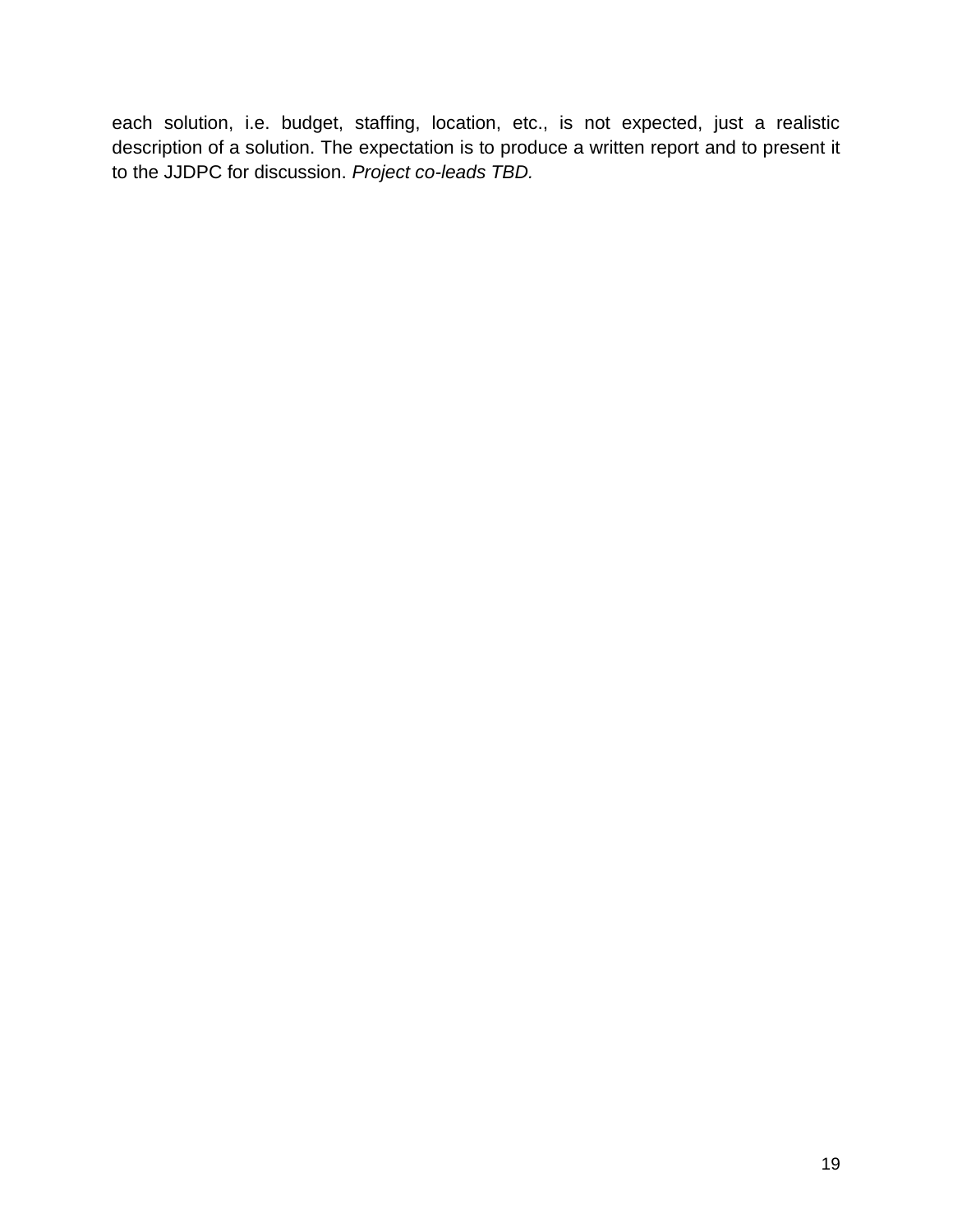### <span id="page-20-0"></span>Appendix A: Interviews (2020)

The strategic planning committee would like to thank all of the Commissioners and partners listed below who took the time in early 2020 to share their thoughts for the development of this Strategic Plan. Their input was invaluable.

#### **Commissioners who were interviewed**

- Antoinette Barrack
- Paul Bocanegra
- Rebecca Flores
- Valerie Gibbs
- Michele Gustafson
- Monroe Labouisse
- Susan Swope
- Debora Telleria
- Sonoo Thadaney
- Melissa Wilson
- Douglas Winter

#### **Partners and stakeholders who were interviewed**

San Mateo County Departments

- Juvenile Court:
	- Judge Susan Etezadi
	- Judge Susan Jakubowski
- Probation Department:
	- Chief John Keene
- Attorneys
	- Rebecca Baum, District Attorney's Office, Deputy in Charge, Juvenile Div
	- Bonnie Miller, Attorney, Juvenile Branch Private Defender Program
	- Ron Rayes, Managing Attorney,Juvenile Branch Private Defender Program
- Human Services Agency:
	- John Fong, Director of Children and Family Services
- Behavioral Health and Recovery Services
	- Regina Moreno, Manager
	- Aurora Pena, Supervising Mental Health Clinician

#### County Office of Education, and School Districts

- Nancy Magee, Superintendent of Schools, County Office of Education
- Jenee Littrell, Deputy Superintendent, County Office of Education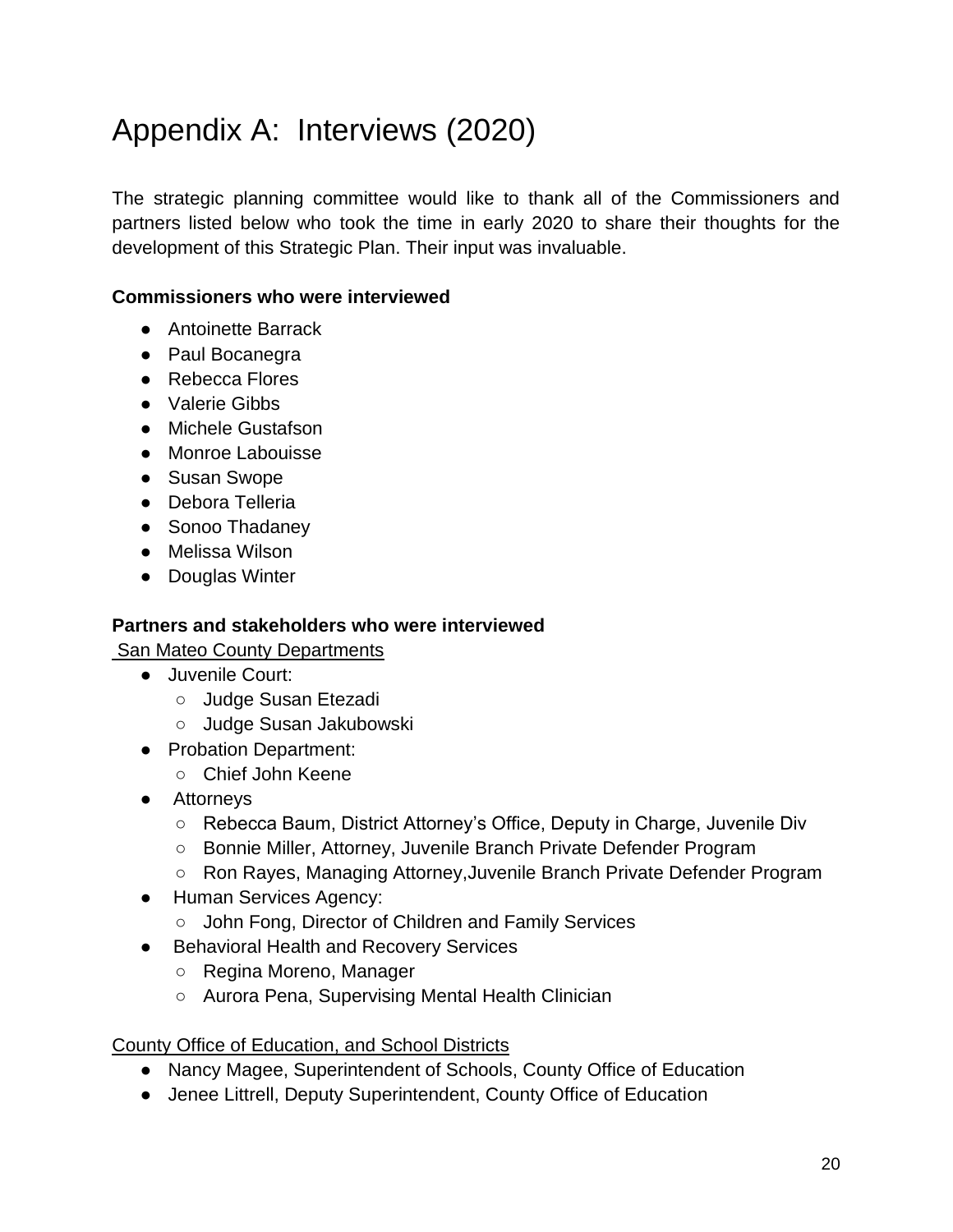- Rod Hsiao, Trustee, San Mateo County Board of Education
- Carrie DuBois, Trustee, Sequoia Union High School District
- Alisa MacAvoy, Trustee, Redwood City School District
- Keiko Smith, VP Advocacy & Community Services, San Mateo County PTA

#### City Police Departments

- Monica De La Cerda, Juvenile Detective, RWC Police Department
- Lt. Ryan Johansen, San Bruno Police Department
- Lt. Jay Kiely, Burlingame Police Department
- Lt. Matthew Lethin, San Mateo Police Department
- Victoria Trask, SRO, Menlo Park Police Department
- Manuel Velarde, Juvenile Specialist, RWC Police Department

#### Community Based Organizations

- Harold Atkins, Program Manager, Success Center
- Peter Ehrhorn, Department Director Youth Empowerment Services, Star Vista
- Kate Hiester, Associate Director of Programs & Partnerships, FLY
- Mike Jones, Senior Director, Boys and Girls Club in North Fair Oaks, Redwood City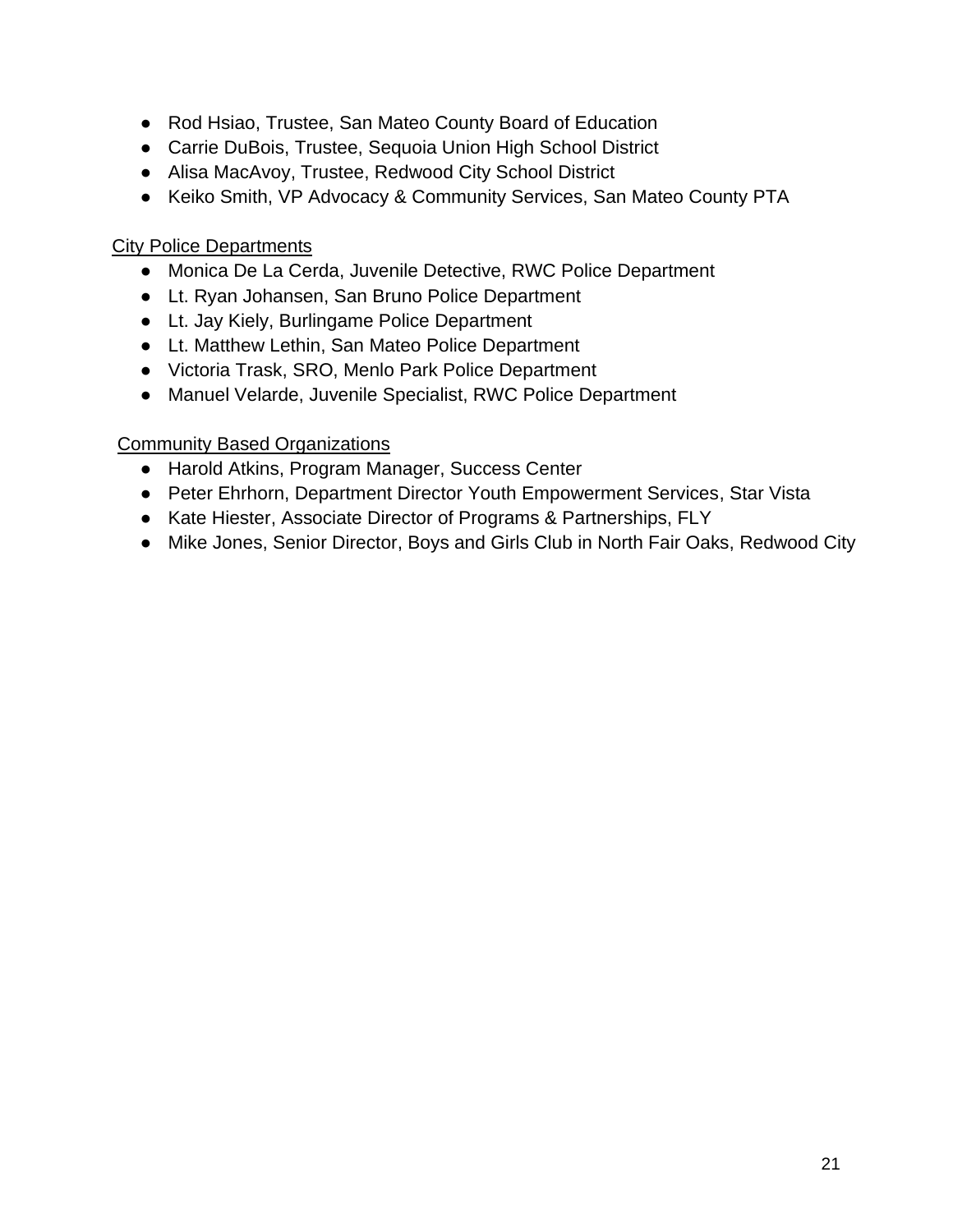## <span id="page-22-0"></span>Appendix B: External Research (2020)

#### **External Research Sources**

- [Annie E. Casey Foundation \(AECF\): Kids Count Data Center](https://datacenter.kidscount.org/)
- [Annie E. Casey Foundation:](https://www.aecf.org/resources/transforming-justice/) *[Transforming Justice, Dec. 9, 2019](https://www.aecf.org/resources/transforming-justice/)*
- [Board of State and Community Corrections \(BSCC\): Juvenile Detention Profile](http://www.bscc.ca.gov/s_fsojuveniledetentionprofile/)  [Survey Database](http://www.bscc.ca.gov/s_fsojuveniledetentionprofile/)
- [California Budget and Policy Center](https://calbudgetcenter.org/resources/income-inequality-significantly-increased-for-californians-in-2018/)
- [Cal Matters: California Divide](https://calmatters.org/category/california-divide/)
- [Center on Juvenile and Criminal Justice \(CJCJ\)](http://cjcj.org/)
- [Community Collaboration for Children's Success initiative \(CCCS\)](http://www.gethealthysmc.org/community-collaboration-childrens-success)
- [Lucile Packard Foundation for Children's Health: Kidsdata](https://www.kidsdata.org/)
- [Office of Juvenile Justice and Delinquency Prevention \(OJJDP\): L](https://www.ojjdp.gov/mpg/litreviews/LGBTQYouthsintheJuvenileJusticeSystem.pdf)*[GBTQ Youths in](https://www.ojjdp.gov/mpg/litreviews/LGBTQYouthsintheJuvenileJusticeSystem.pdf)  [the Juvenile Justice System, 2014](https://www.ojjdp.gov/mpg/litreviews/LGBTQYouthsintheJuvenileJusticeSystem.pdf)*
- [Office of Juvenile Justice and Delinquency Prevention \(OJJDP\):](https://www.ojjdp.gov/ojstatbb/snapshots/DataSnapshot_UCR2018.pdf) *[Trends and](https://www.ojjdp.gov/ojstatbb/snapshots/DataSnapshot_UCR2018.pdf)  [characteristics of arrests involving juveniles, 2018](https://www.ojjdp.gov/ojstatbb/snapshots/DataSnapshot_UCR2018.pdf)*
- [San Francisco Chronicle:](https://www.sfchronicle.com/bayarea/article/Facing-rising-costs-per-youth-San-Mateo-County-14123970.php) *[Facing rising costs per youth, San Mateo County](https://www.sfchronicle.com/bayarea/article/Facing-rising-costs-per-youth-San-Mateo-County-14123970.php)  [considers future of juvenile hall, July 25, 2019](https://www.sfchronicle.com/bayarea/article/Facing-rising-costs-per-youth-San-Mateo-County-14123970.php)*
- [San Francisco Chronicle:](https://projects.sfchronicle.com/2019/vanishing-violence-series/) *[Vanishing Violence Series, 2019](https://projects.sfchronicle.com/2019/vanishing-violence-series/)*
- [San Mateo County Probation Annual Reports](https://probation.smcgov.org/probation-annual-reports)
- [San Mateo Probation:](https://probation.smcgov.org/sites/probation.smcgov.org/files/Comprehensive%20Annual%20Report%20(JJCPA-JPCF)%202017-2018.pdf) *[Annual JJCPA & JPCF Evaluation Report 2017-2018](https://probation.smcgov.org/sites/probation.smcgov.org/files/Comprehensive%20Annual%20Report%20(JJCPA-JPCF)%202017-2018.pdf)*
- [San Mateo Union High School District: Healthy Kids Survey](https://www.smuhsd.org/site/handlers/filedownload.ashx?moduleinstanceid=7250&dataid=10686&FileName=2017-2018%20CHKS%20Main%20Report.pdf)

#### **Global Findings**

- Treat juvenile crime as a (mental) health issue, not a criminal issue
- Important to develop strategic alliance with agencies that have similar goals (i.e. CCCS and JJCC)
- As use of detention declines, not enough services in the community to replace that method of handling kids who are delinquent or have tendency to be
- Need to identify funding sources for programs, in addition to JJCPA and JPCF

#### **Root Causes of Juvenile Delinquency**

Our allies pointed us towards the following causes of juvenile delinquency, which research backs up.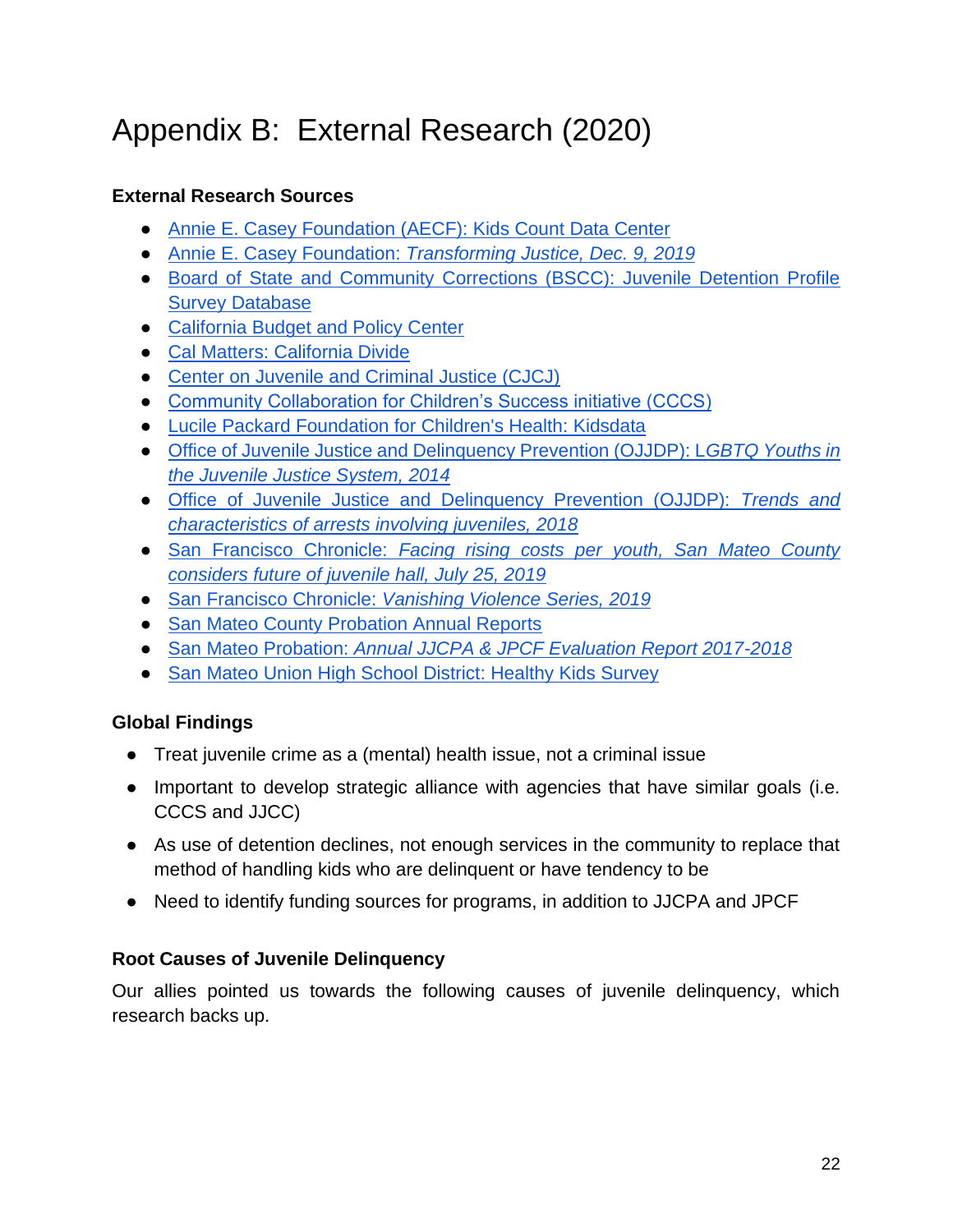- **Economic Hardship (affordable housing, living wage, health care)**
	- 2018 bottom quintile SMC avg income \$25k (California Budget and Policy [Center\)](https://calbudgetcenter.org/resources/income-inequality-significantly-increased-for-californians-in-2018/)
	- $\circ$  Rent ^ 16% 2006-2017 in CA, while wages down 0.5% [\(Cal Divide\)](https://calmatters.org/category/california-divide/)
	- $\circ$  In 2017, 37% of SMC households had a high affordability burden, i.e. spent >30% of income on housing; vs. 42% CA, 31% US [\(KidsData,](https://www.kidsdata.org/topic/38/family-income-and-poverty/summary) Lucile Packard Foundation)
	- San Mateo County: [\(KidsData,](https://www.kidsdata.org/topic/38/family-income-and-poverty/summary) Lucile Packard Foundation)
		- $\sqrt{}$  Children living in poverty 21% (2014-16)
		- $\sqrt{2}$  Children in low income working families 18% (2016)
		- ✓ Children in Food Insecure Households 13% (2017)
	- 11% residents <18 yr old in households below the poverty line. CA=21%
	- San Mateo County has the lowest use of CalWORKs of any county in the state (9 kids per 1000 vs 82 statewide) [\(KidsData,](https://www.kidsdata.org/topic/38/family-income-and-poverty/summary) Lucile Packard Foundation), but also top ten amongst CA counties for income inequality, as measured by Gini coefficient [\(KidsData,](https://www.kidsdata.org/topic/38/family-income-and-poverty/summary) Lucile Packard Foundation)
	- SMC: No space available in child care for 74% children [\(KidsData,](https://www.kidsdata.org/topic/38/family-income-and-poverty/summary) Lucile Packard Foundation)
	- Above leads to lack of time to spend with children and stress on parents
- **Generational Hardship** (Education, mental health, crime, and substance abuse in families and parents)
	- $\circ$  Leads to stress on children and children's mental health issues
	- Youth mental health need in SMC higher than average of CA as a whole, despite wealth (interview with CCCS director)
	- 14% children have had parents report 2+ adverse experiences [\(KidsData,](https://www.kidsdata.org/topic/38/family-income-and-poverty/summary) Lucile Packard Foundation)
	- Above leads to substance abuse and falling behind in / trouble at school
	- 1/3rd of kids in SMC are Latino; 50% of them are reading at grade level in 3rd grade [\(AECF Data Center\)](https://docs.google.com/document/d/1HKpuZ8LrT1oUzgc4zlbrppDBoExndCfWWTKbeEwd7-M/edit), vs. 85% for Whites (who are also 1/3rd of kids in SMC). 75% of Latinos are not at State Standards in Math in 8th grade, vs. 34% of Whites
	- In SMC, performance of African Americans on average very similar to Latinos; African Americans represent only 1.5% of youth population of SMC [\(AECF](https://docs.google.com/document/d/1HKpuZ8LrT1oUzgc4zlbrppDBoExndCfWWTKbeEwd7-M/edit)  [Data Center\)](https://docs.google.com/document/d/1HKpuZ8LrT1oUzgc4zlbrppDBoExndCfWWTKbeEwd7-M/edit)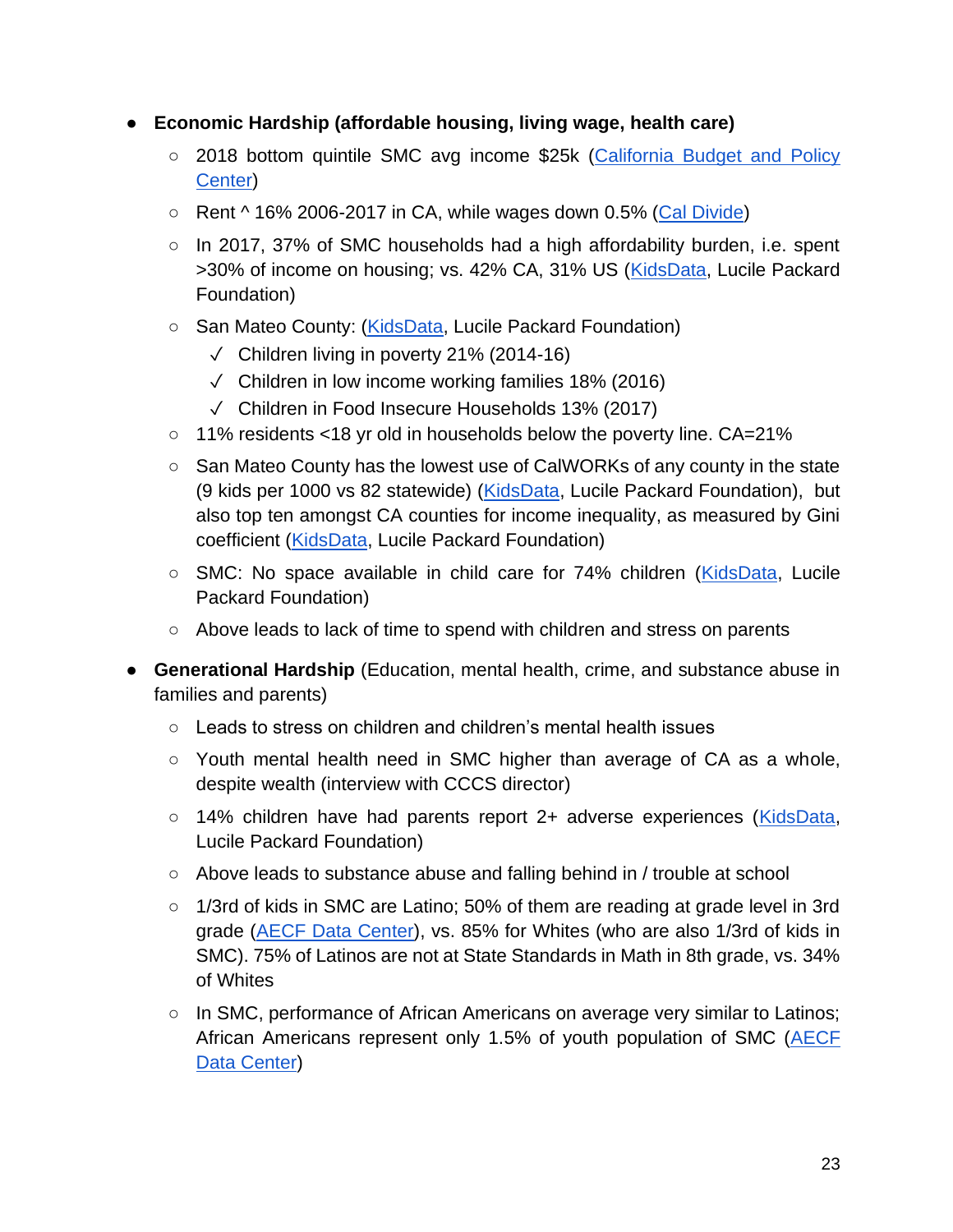$\circ$  In SMC, 20-25% of Latinos and African Americans are not graduating high school on time, vs. <10% of Caucasians.Whites [\(AECF Data Center\)](https://docs.google.com/document/d/1HKpuZ8LrT1oUzgc4zlbrppDBoExndCfWWTKbeEwd7-M/edit)

#### ● **Organized Crime**

- $\circ$  ~4% of high school kids in SMUHD say they are members of gangs = ~80 per class or >300 total [\(Healthy Kids Survey,](https://docs.google.com/document/d/1HbVYImLk0TapJV7HykNbDOcR12F5Y3wUrihNxrVsCRQ/edit) 2017-2018)
- 3% of high school students say they have carried a weapon at school (~250 kids total), 1% a gun. Between 2-4% say they have been threatened with a weapon (Healthy [Kids Survey,](https://docs.google.com/document/d/1HbVYImLk0TapJV7HykNbDOcR12F5Y3wUrihNxrVsCRQ/edit) 2017-2018)

#### **Community Concerns**

- CCCS Daly City Neighborhood Plan [\(CCCS Report\)](https://docs.google.com/document/d/1kzUXstillGw4aZlde3hHmsrHopaujRzsmS-sB7GvLOE/edit)
	- Lack of affordability (low wages, high housing costs), which makes parenting hard
	- Police need more trauma-informed responses
	- Structural racism in criminal justice, education
	- Not enough affordable preschool, or public school staffing
	- Youth mental health, and substance abuse
	- Not enough safe after-school spaces for kids (inc. weekend and summer)

#### **Effects of Juvenile Delinquency**

- Suspensions, offenses, probation, incarceration
- Generally, the Annie E. Casey Foundation concludes, youth incarceration is harmful to youth and ineffective. [\(Transforming Justice,](https://docs.google.com/document/d/1Mgs7ciK1ncuuto1464GulFBxQRXFYB2WcW1SPrmMuGc/edit) December 9, 2019)
- Nationwide, arrests of juveniles have declined significantly since the mid-1990s [\(OJJDP\)](https://www.ojjdp.gov/ojstatbb/snapshots/DataSnapshot_UCR2018.pdf), and California is the same.
- In California, homicides of juveniles dropped 83 percent from 382 in 1995 to 63 in 2017, the latest state data show. Youth arrests for violent felonies in the state dropped 68 percent — from 22,601 in 1994 to 7,291 in 2017. [\(SF Chronicle:](https://projects.sfchronicle.com/2019/vanishing-violence/)  [Vanishing Violence 2019\)](https://projects.sfchronicle.com/2019/vanishing-violence/)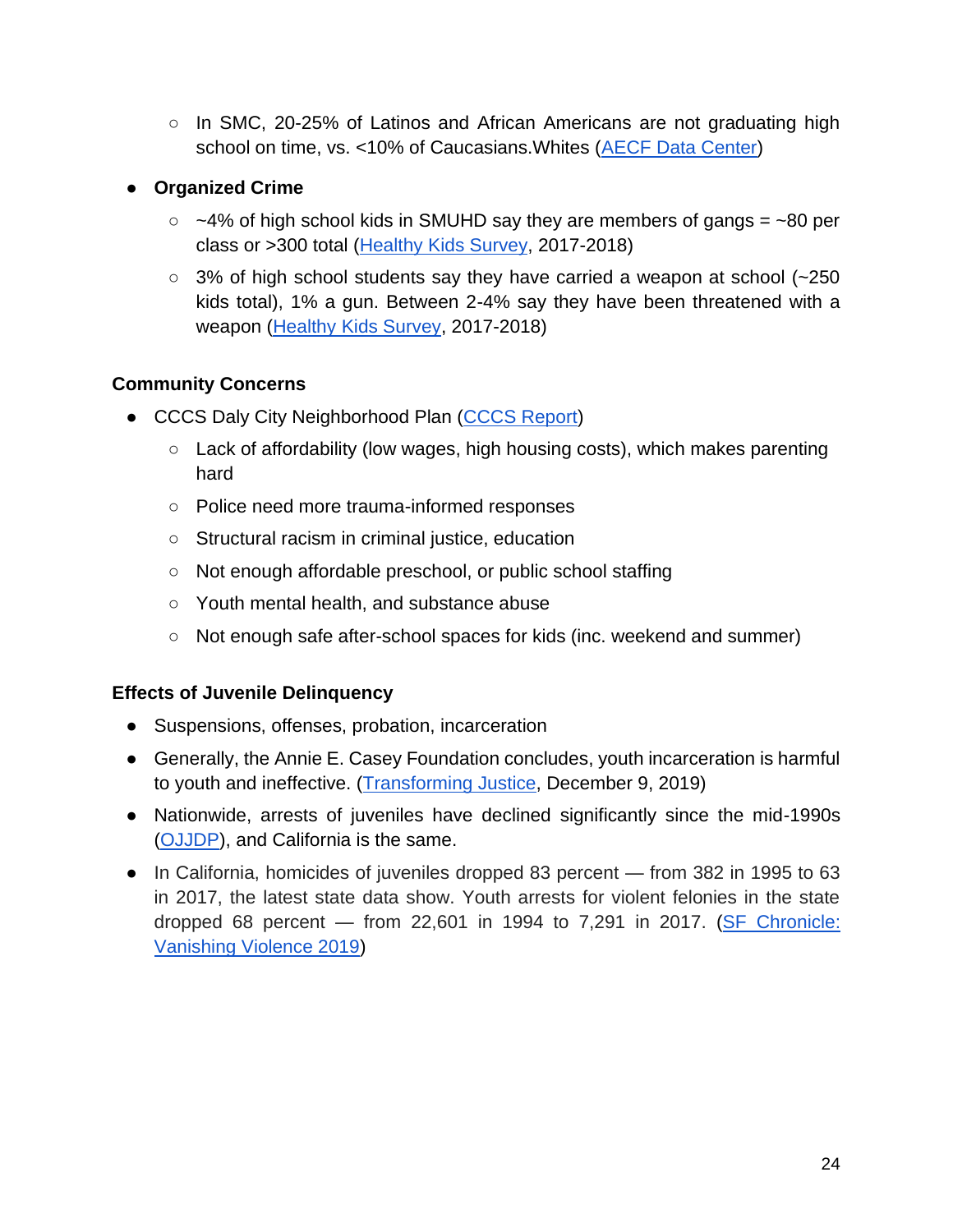

- San Mateo County is no different
	- Youth (<18 yrs old) Arrest Rates by County, 2010-2018 [\(CJCJ,](https://docs.google.com/document/d/1_hYY6A9OLgTi-5TUGNXXgHETnhOnpkim/edit) Mike Males)

| Arrests/100K<br>population | 2010  | 2014  | 2018                |
|----------------------------|-------|-------|---------------------|
| <b>SMC</b>                 | 3,644 | 2,137 | $1,024$ ( $-72\%$ ) |
| CA                         | 4,445 | 2,112 | $1,113(-75%)$       |

- In San Mateo County, the number of kids on probation has declined over time: [\(SMC Probation Annual Reports\)](https://docs.google.com/document/d/1dMD6IkmiqYD9HvBauPekpVUY9mSsQGN-/edit)
	- ✓ June 2015: 559
	- ✓ June 2016: 521
	- ✓ June 2017: 306
	- ✓ June 2018: 286
- Of kids on probation, 15-20% from 2014-2018 re-offended
- Of kids in diversion programs in 2018, 0% re-offended [\(SMC Probation Annual Reports\)](https://docs.google.com/document/d/1dMD6IkmiqYD9HvBauPekpVUY9mSsQGN-/edit)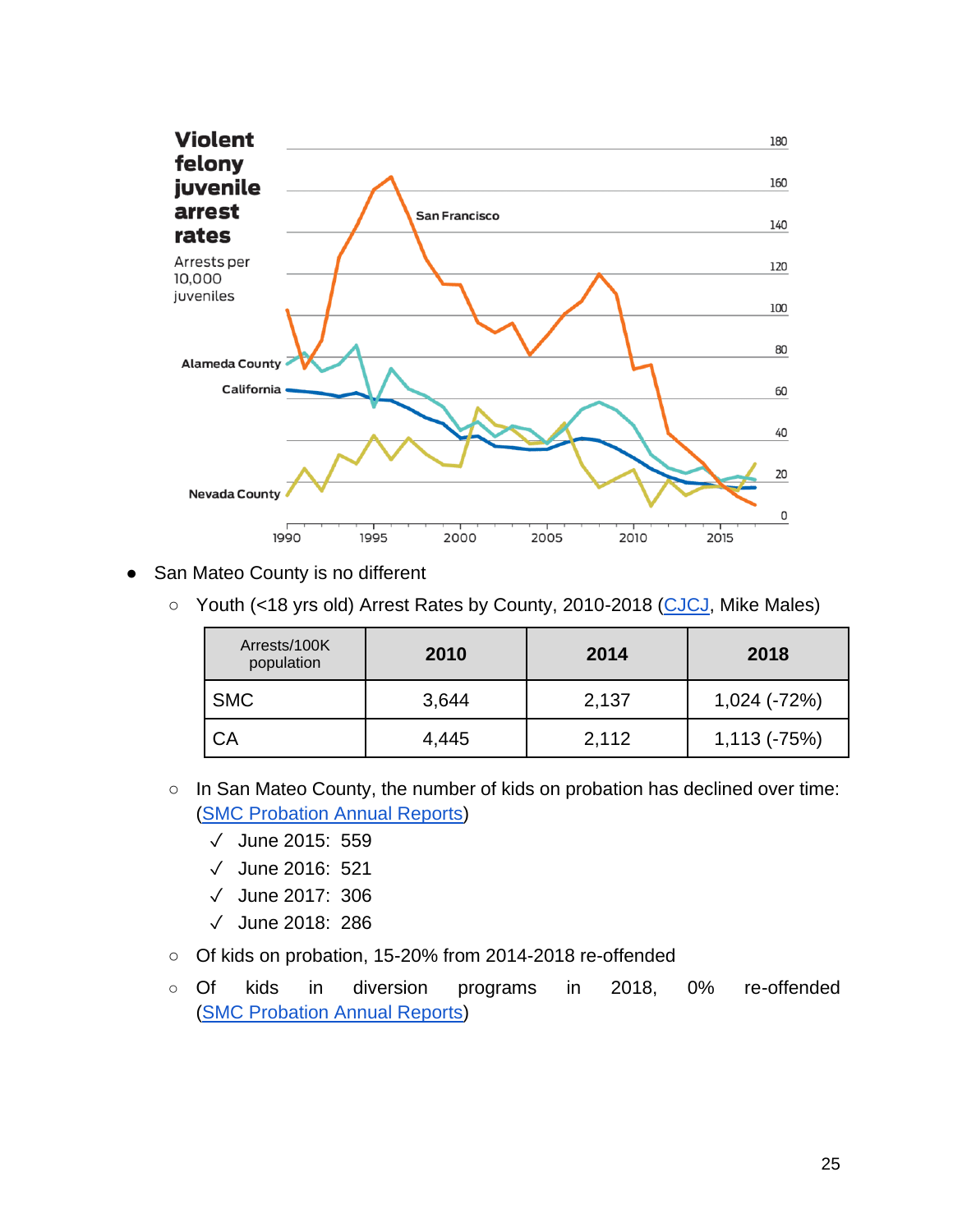$\circ$  # of youth in supervision; half or less in intensive programs [\(SMC Probation Annual Reports\)](https://docs.google.com/document/d/1dMD6IkmiqYD9HvBauPekpVUY9mSsQGN-/edit)

| Year             | <b>General</b> | <b>Intensive</b> |
|------------------|----------------|------------------|
| June 2016        | 115 (50%)      | 116 (50%)        |
| <b>June 2017</b> | 112 (56%)      | 88 (44%)         |
| <b>June 2018</b> | 101 (55%)      | 83 (45%)         |

- Relative to the rest of the state, SMC is doing well (2016 figures, CA Sentencing Institute, [CJCJ\)](https://docs.google.com/document/d/1_hYY6A9OLgTi-5TUGNXXgHETnhOnpkim/edit):
	- $\sqrt{ }$  Felony Arrest Rates: SMC = 369/100K ages 10-17. CA avg = 478
	- $\sqrt{2}$  Confinement Rates: SMC = 12/1000 juvenile felony arrests. CA avg = 34
	- ✓ Out-of-home Placements: 207/100K youth were in foster or group home care.  $CA = 666/100K$
- On June 19, 2019, the YSC held only 40 youth. (SMC Probation, report to [JJDPC\)](https://drive.google.com/file/d/1iJc3egmZhaJxgkqJGtbqf6lpx3uyxami/view?usp=sharing)
	- $\sqrt{33}$  male
	- ✓ 70% Latinx
	- ✓ 46% from RWC or EPA (28% and 18% respectively)
	- $\sqrt{26}$  had committed felonies
	- ✓ 7 were being held during pre-disposition for potential felony charges
	- ✓ % LGBTQ?
	- ✓ *Note: Nationwide, LGBTQ over-represented in detention [\(OJJDP\)](https://www.ojjdp.gov/mpg/litreviews/LGBTQYouthsintheJuvenileJusticeSystem.pdf)*
- [BSCC](https://docs.google.com/document/d/1mTZflXYWEKD47yfNbCk2UATbE_rXK7VyQNeoNKmzhlw/edit) confirms that the snapshot above is representative (re: population, gender mix, felony mix, pre-disposition mix) for most of 2018-2019
- At the YSC, "115 of 170 cell beds were empty on an average day in 2018." (SF [Chronicle, July 25, 2019\)](https://www.sfchronicle.com/bayarea/article/Facing-rising-costs-per-youth-San-Mateo-County-14123970.php)
- "Counts [in 2018] showed that between 47% and 74% of the youths in San Mateo County's juvenile hall were there for felonies or technical violations related to serious crimes, according to Board of State and Community Corrections data." [\(SF Chronicle, July 25, 2019\)](https://www.sfchronicle.com/bayarea/article/Facing-rising-costs-per-youth-San-Mateo-County-14123970.php)
- In San Mateo County, 53% of youth clients in Probation and 43% in Behavioral Health and Recovery Services come from 4 zip codes [\(CCCS\)](https://docs.google.com/document/d/1kzUXstillGw4aZlde3hHmsrHopaujRzsmS-sB7GvLOE/edit)
	- ✓ Daly City (10% Probation, 11% BHRS)
	- ✓ EPA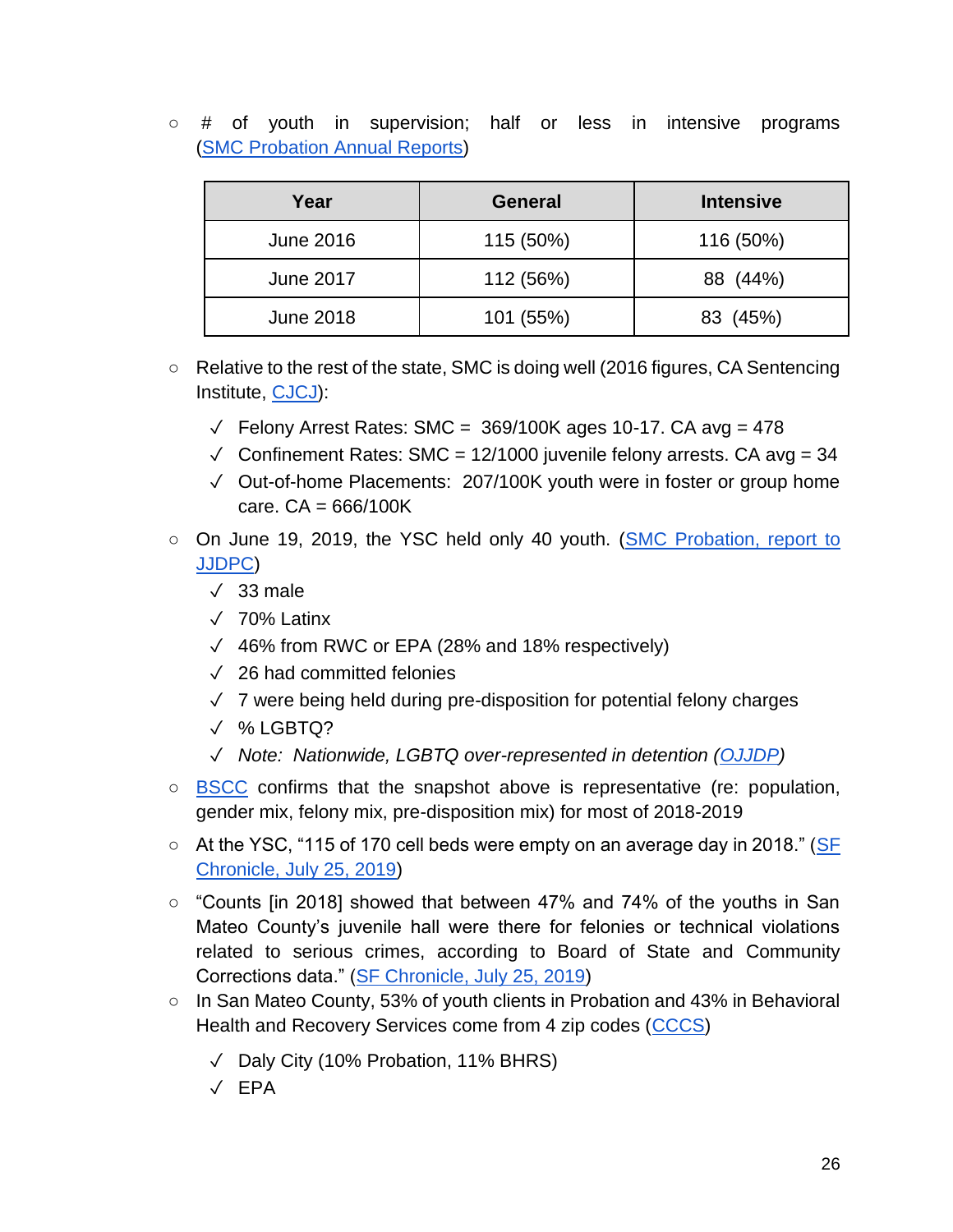- ✓ North Fair Oaks/Redwood City
- ✓ South San Francisco
- These four were not the only hot spots, but they also measured high on "Youth Planning Readiness", so were targeted by CCCS. Other hot spots were:
	- ✓ East San Mateo (east of downtown, west of 101)
	- ✓ San Bruno

#### **Delinquency Prevention**

- Commissioner and stakeholder interviews listed the following as effective delinquency prevention measures
	- For prevention, it's programs that start early, i.e. elementary school
	- $\circ$  For both prevention and rehabilitation: it's affordable after school programs like Boys & Girls Clubs and practical programs for education support, job skill training, life skills
	- Stakeholders also put emphasis on mental health treatment and added that many system programs do work:
		- ✓ Supervision by Probation
		- ✓ Drug testing
		- ✓ Teaching empathy through community service
		- $\sqrt{P}$  PDs: Early intervention, parent education and diversion programs
	- Recommendation from AECF: Impose Statutory Limits on Detention and Commitment [\(AECF: Transforming Justice,](https://docs.google.com/document/d/1Mgs7ciK1ncuuto1464GulFBxQRXFYB2WcW1SPrmMuGc/edit) December 9, 2019)

#### **Existing Programs**

The JJCC and Probation allocate funds from JJCPA and JPCF to programs that assist youth that come into contact with the juvenile justice system. [\(Probation: JJCPA & JPCF](https://probation.smcgov.org/sites/probation.smcgov.org/files/Comprehensive%20Annual%20Report%20(JJCPA-JPCF)%202017-2018.pdf)  [Evaluation 2017-2018.](https://probation.smcgov.org/sites/probation.smcgov.org/files/Comprehensive%20Annual%20Report%20(JJCPA-JPCF)%202017-2018.pdf))

- **JJCPA Programs**
	- **Acknowledge Alliance:** Provides counseling for youth attending community and court schools
	- **Juvenile Assessment Center:** Provides case management and supervision of youth with significant mental health and family issues in partnership with other county agencies such as Behavioral Health and Recovery Services (BHRS) and the Human Services Agency (HSA)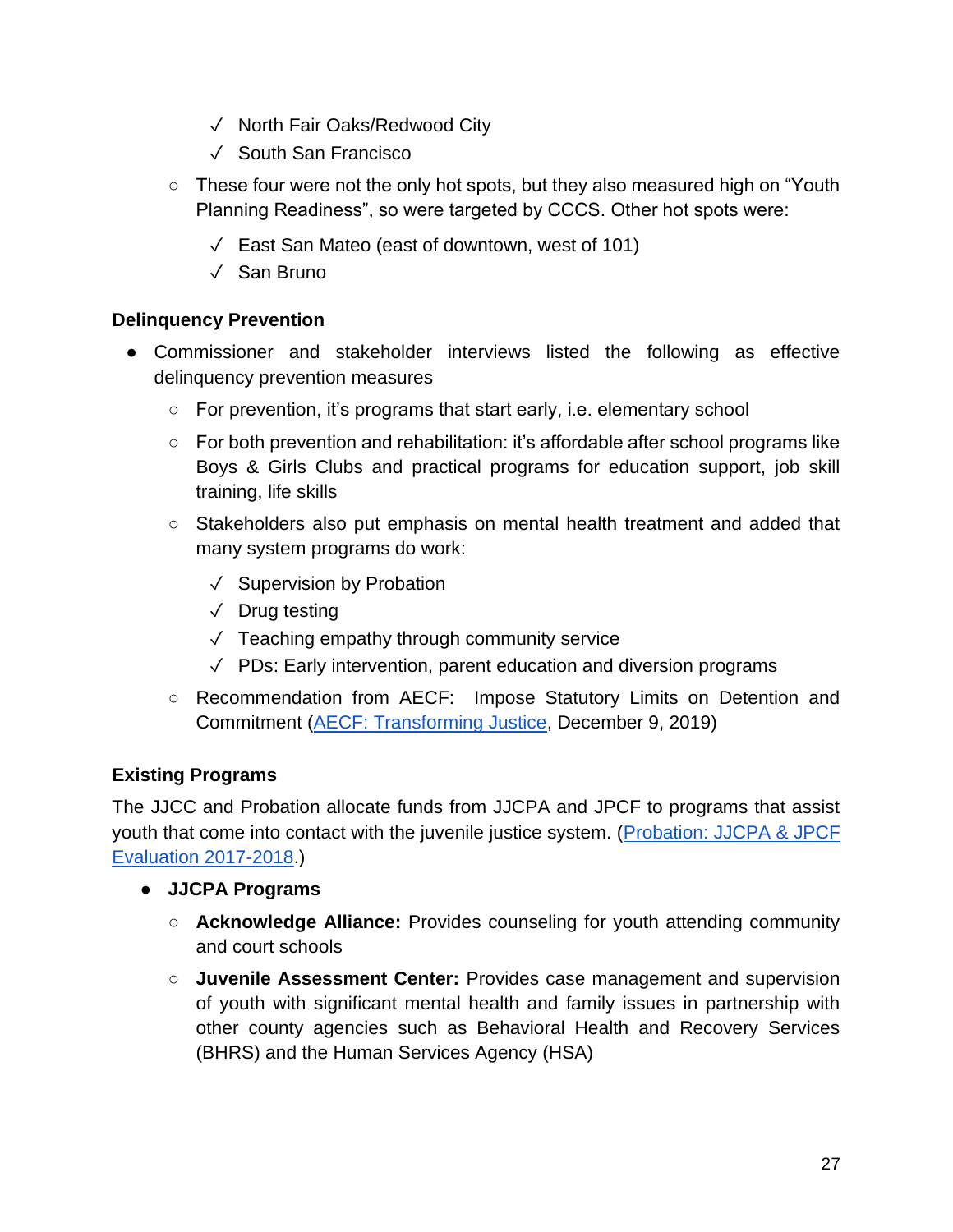- **Family Preservation Program:** Provides multidisciplinary team risk/needs assessments to youth who come into contact with the juvenile justice system
- **Fresh Lifelines for Youth:** Provides mentoring and case management for youth on probation
- **StarVista Insights:** Provides substance use treatment and family counseling for youth on probation
- **JPCF Programs**
	- **Community Legal Services in East Palo Alto:** Provides legal consultation/representation for youth and families
	- **Boys and Girls Clubs of the Peninsula:** Provides mentoring services and enrichment activities to underserved youth
	- **StarVista Strengthen Our Youth:** Provides group and individual counseling to underserved middle and high school students and parenting workshops
	- **YMCA of San Francisco School Safety Advocates:** Provides school safety advocates to create safe environments on schools campuses
	- **Probation Parent Programs:** Provides parenting education to parents of youth on probation
- Several of these providers indicate that these funds are insufficient to run the programs
- **Programs in the Youth Services Center**
	- Fresh Lifelines for Youth (education about law and constitutional rights, reentry, leadership and gang programs)
	- Church services and bible study
	- Staff led life skills programming (resume writing, anger management)
	- The Beat Within (writing program)
	- Each One Reach One (tutoring, playwriting)
	- Mind Body Awareness (meditation)
	- The Art of Yoga
	- Pyramid (anger management, drug and alcohol prevention)
	- Brighter Day (career readiness, leading to jobs at Safeway)
	- $\circ$  Book club
	- Omega (staff led monthly program including speakers on relevant topics)
	- Adding Success Centers as a partner in 2020